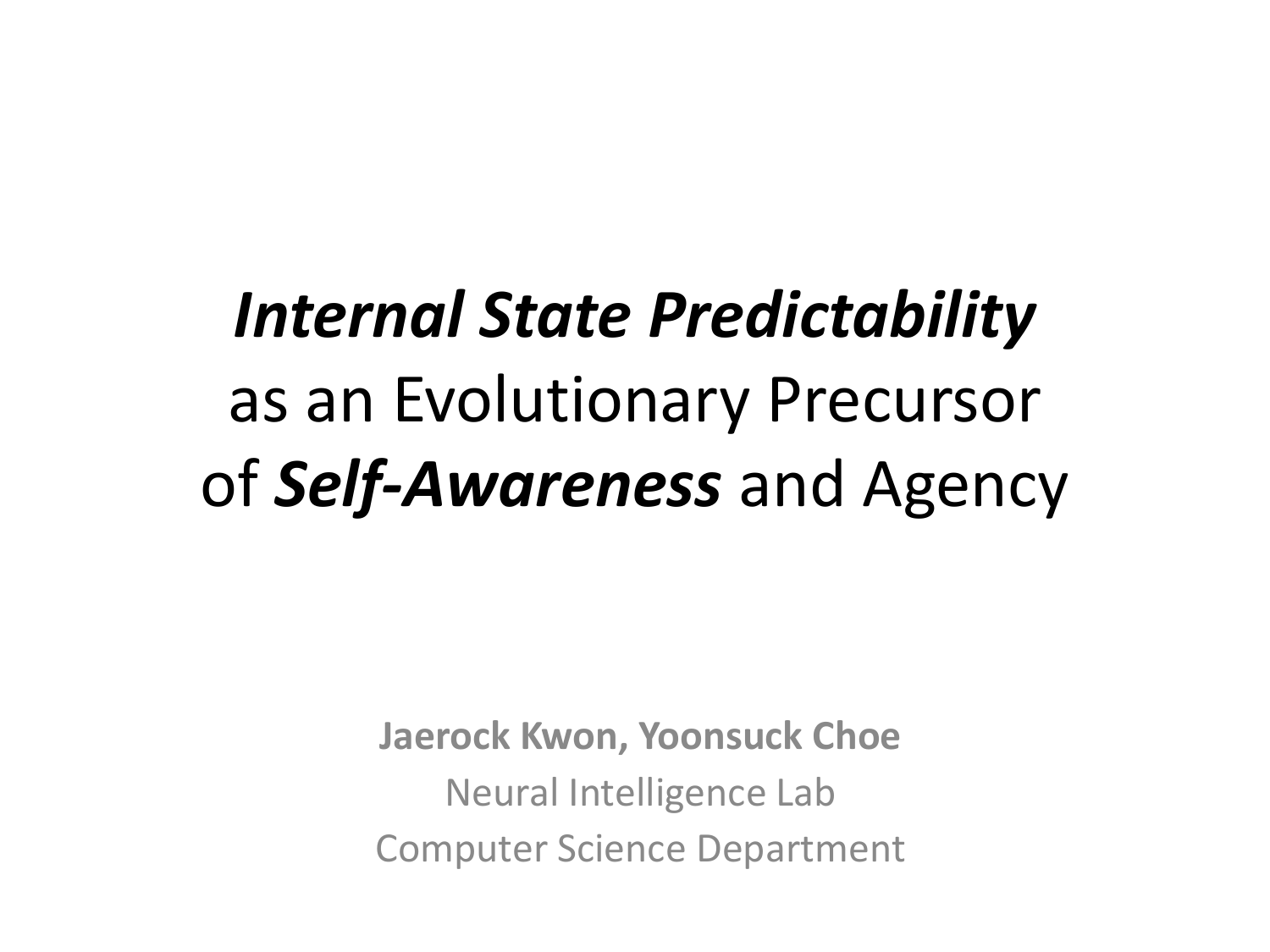#### Agenda

- Research Motivations
- Introduction
	- Self-awareness
	- Internal State
- Methods
- Experiments and Results
	- Neuroevolution
	- Time series prediction
- Conclusion and Discussion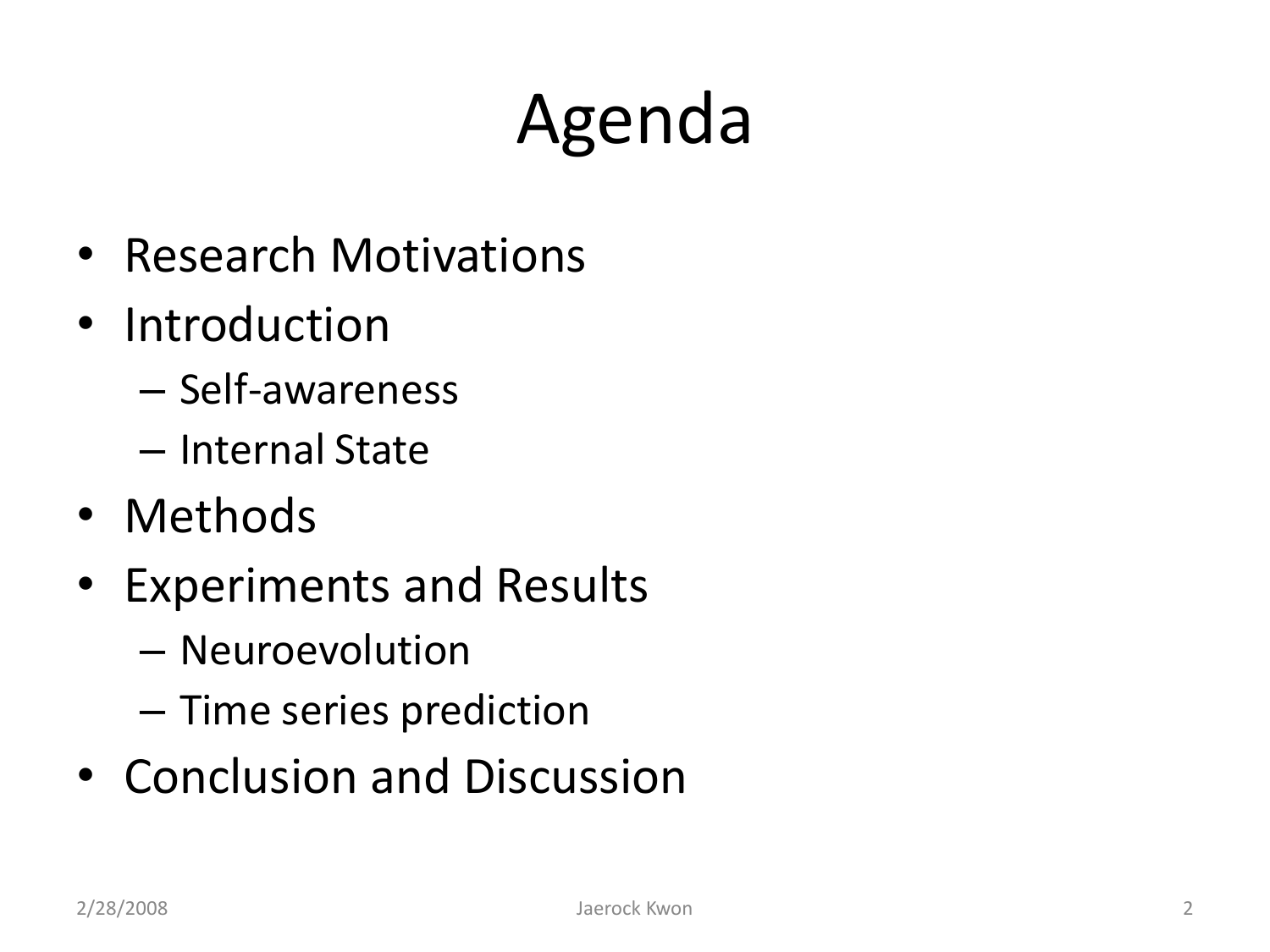#### Research Motivations

- Why are we conscious?
	- What brain activities?
	- What kind of evolutionary pressure?
- It is too intricate to answer

- An alternative way to investigate
	- Necessary conditions for the emergence of selfawareness, a primitive form of consciousness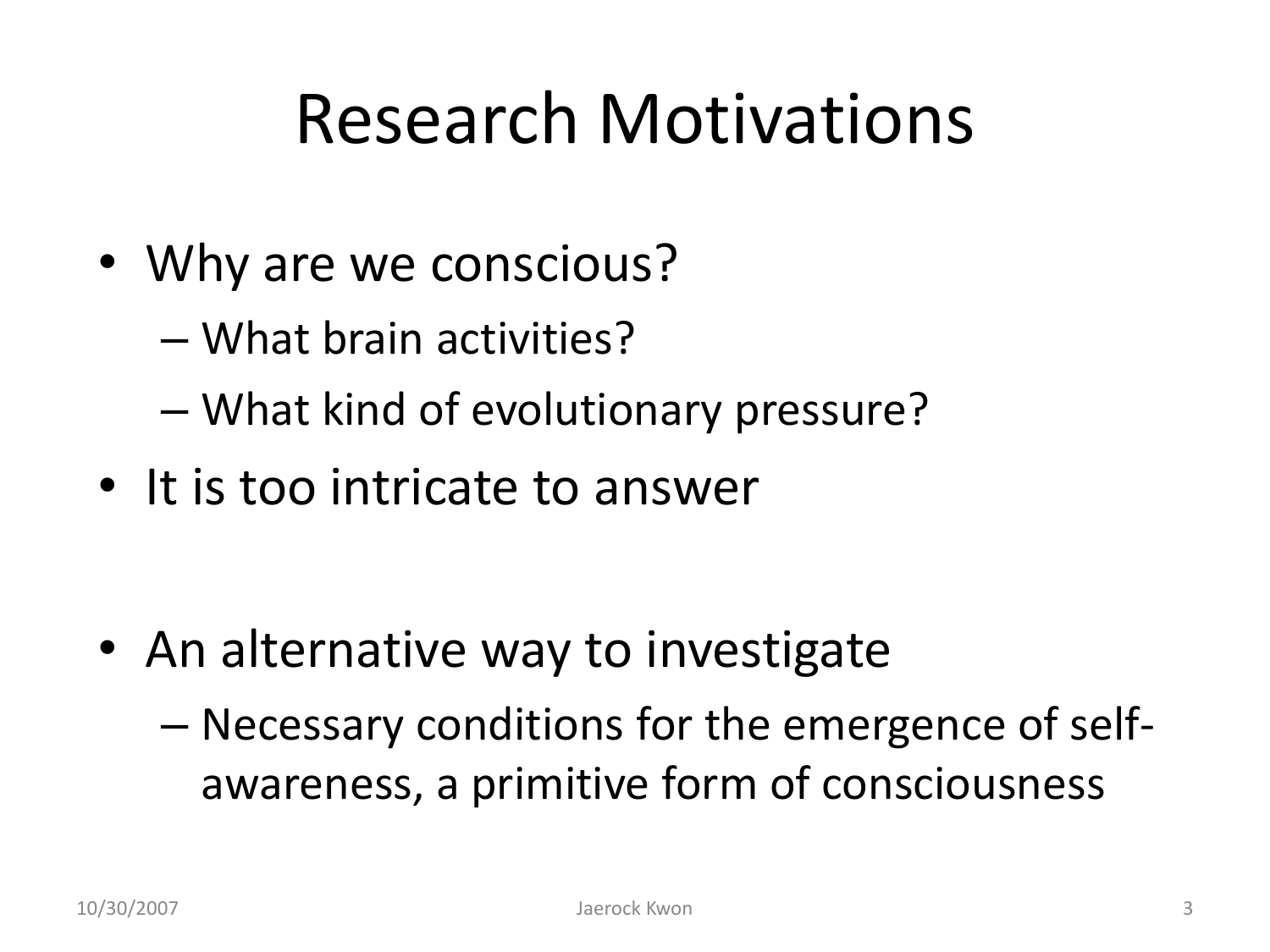#### Self-awareness

- Self-awareness
	- has an important role in cognitive processes [Block 1995]
- Task performance
	- An agent doe not necessarily have to be selfaware
- Then, why have intelligent agents evolved to have self-awareness?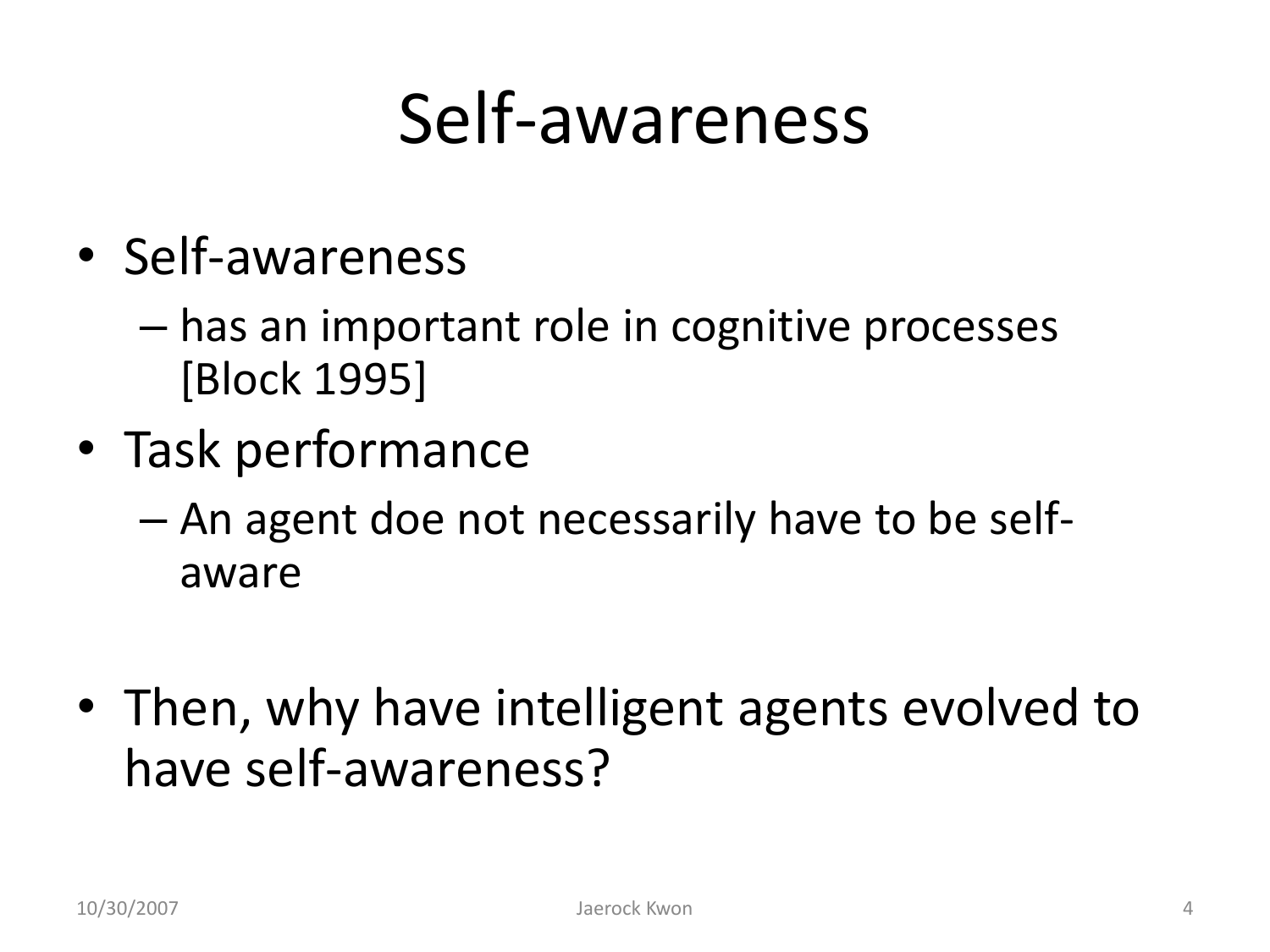#### Approach

- The attributes of self-awareness – Still uncertain [Taylor 2007]
- So, the emergence of self-awareness

– It is difficult to track down

• One way to circumvent the problem

– Find necessary conditions for the emergence

– Assess their evolutionary value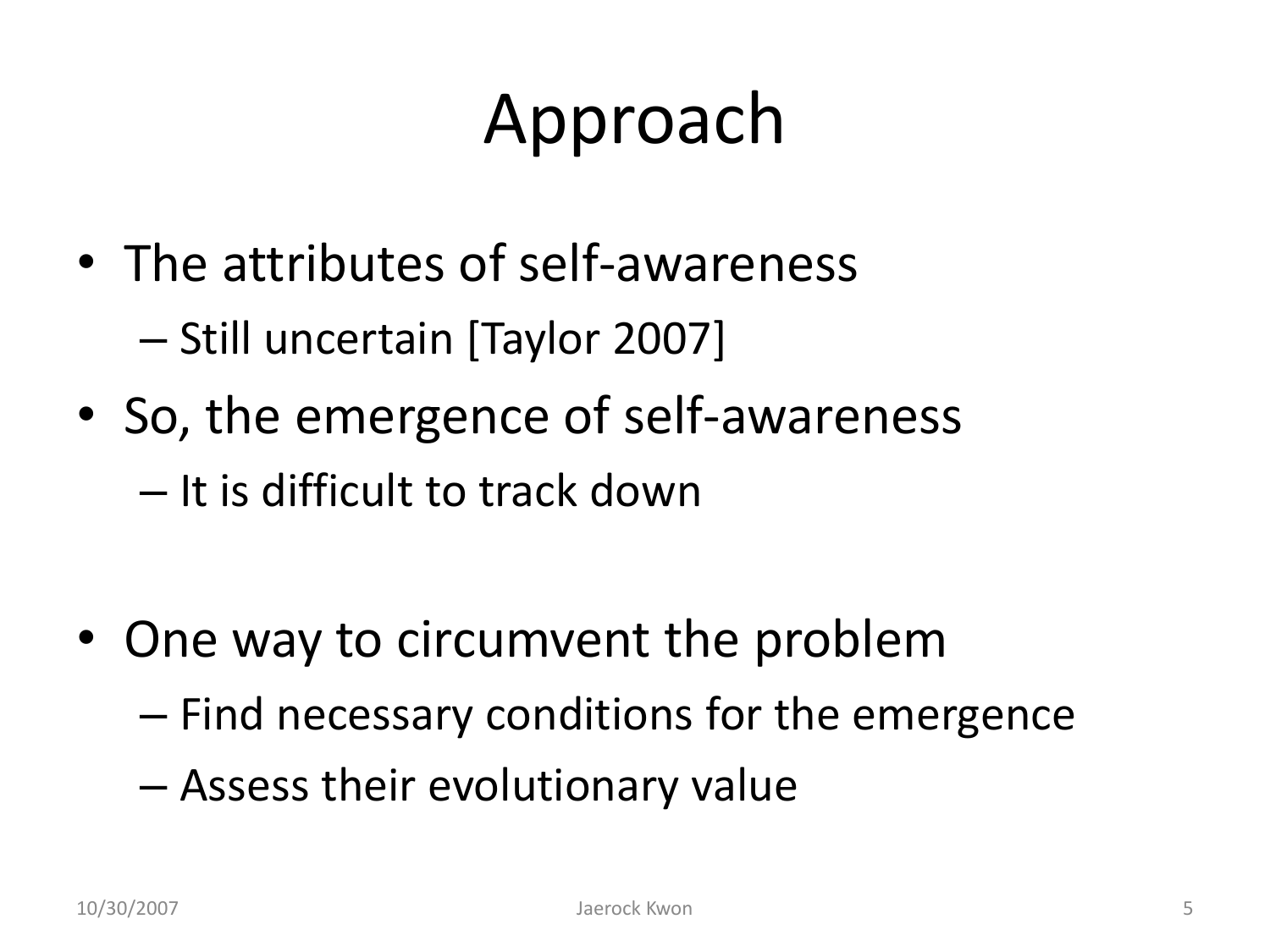#### Internal State and Sense of Self

- Modeling of sensory motor dynamics
	- The central nervous system (CNS)
		- models sensory motor dynamics
		- The model seems to reside in the cerebellum [Wolpert, Miall, & Kawato 1998]
- Exploring one's internal state
	- can lead to a sense of self
	- The sense of self
		- maybe a prerequisite to build a machine with consciousness [Kawamura *et al*. 2005]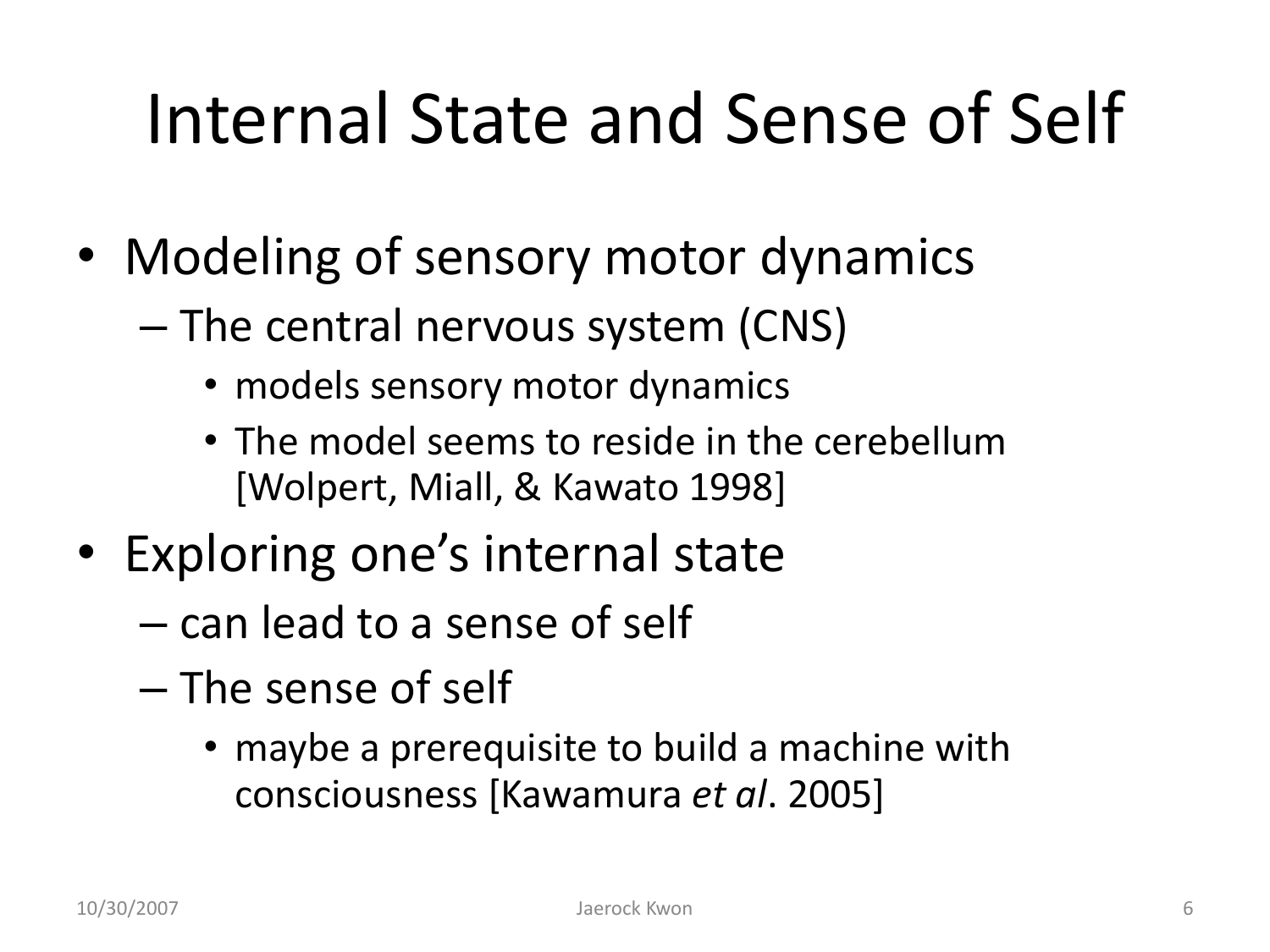#### Internal State

- Neuronal activation levels
	- can be considered as the *state* of a neural system
- The state of a neural network
	- the current activation levels of the hidden units [Bakker & de Jong 2000]
- The system state
	- could be viewed as consciousness in a way [Rolls 2007]
- Physiological arguments
	- The firing rate of each neuron in the inferior temporal visual cortex tells stimuli applied to the cortex [Rolls 2007]
	- Spiking activities from place cells in the hippocampus can be used to rebuild certain features of the spatial environment [Itskov & Curto 2007]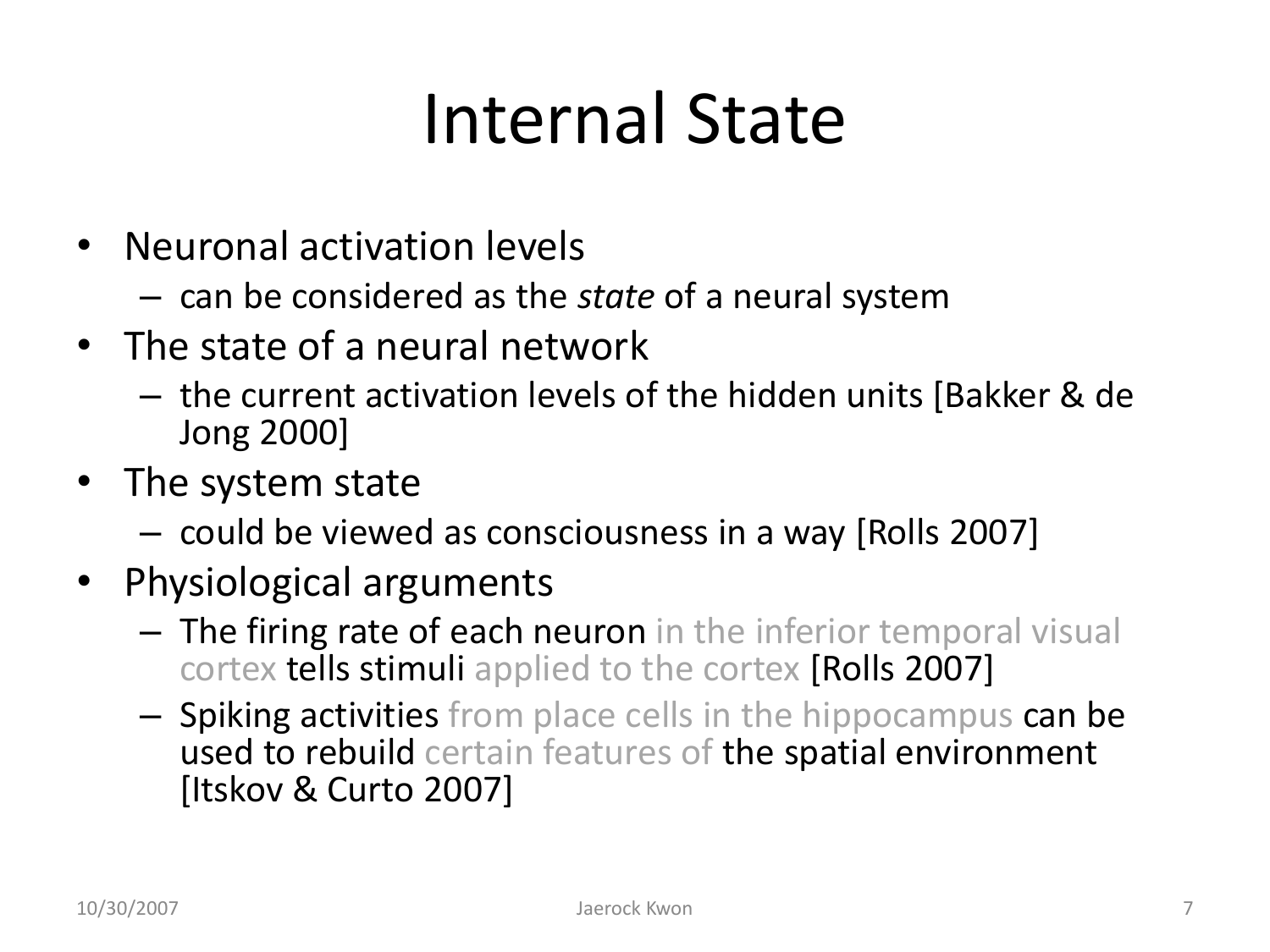#### Internal State Predictability (ISP)

• The predictability of one's own internal state trajectory.

- Our results show
	- ISP has a strong impact on performance of the agents
	- ISP could have led intelligent agents to develop self-awareness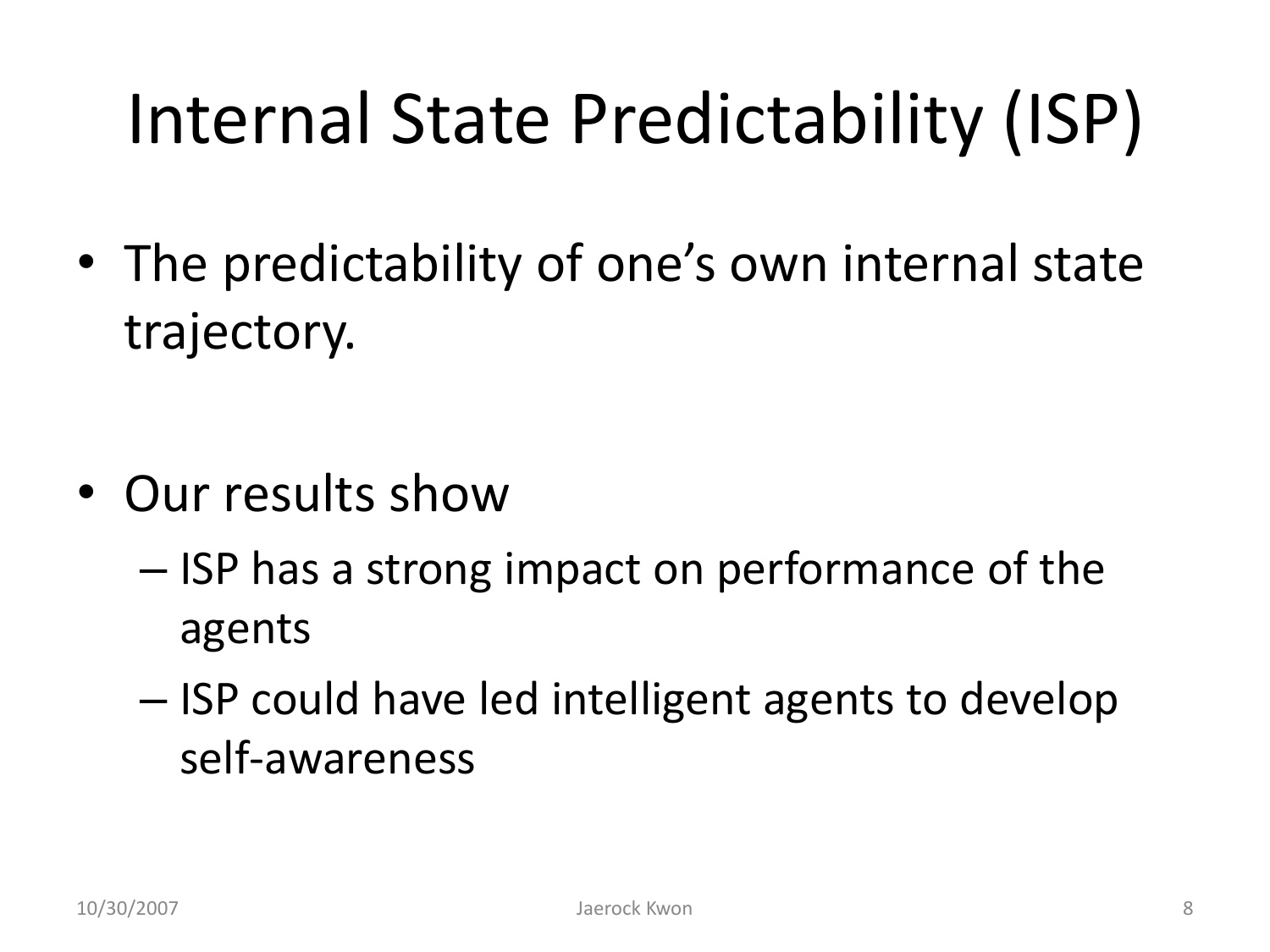#### In summary,

- Spiking patterns of neurons – One's internal state
- Knowing internal state of oneself
	- The first step of being conscious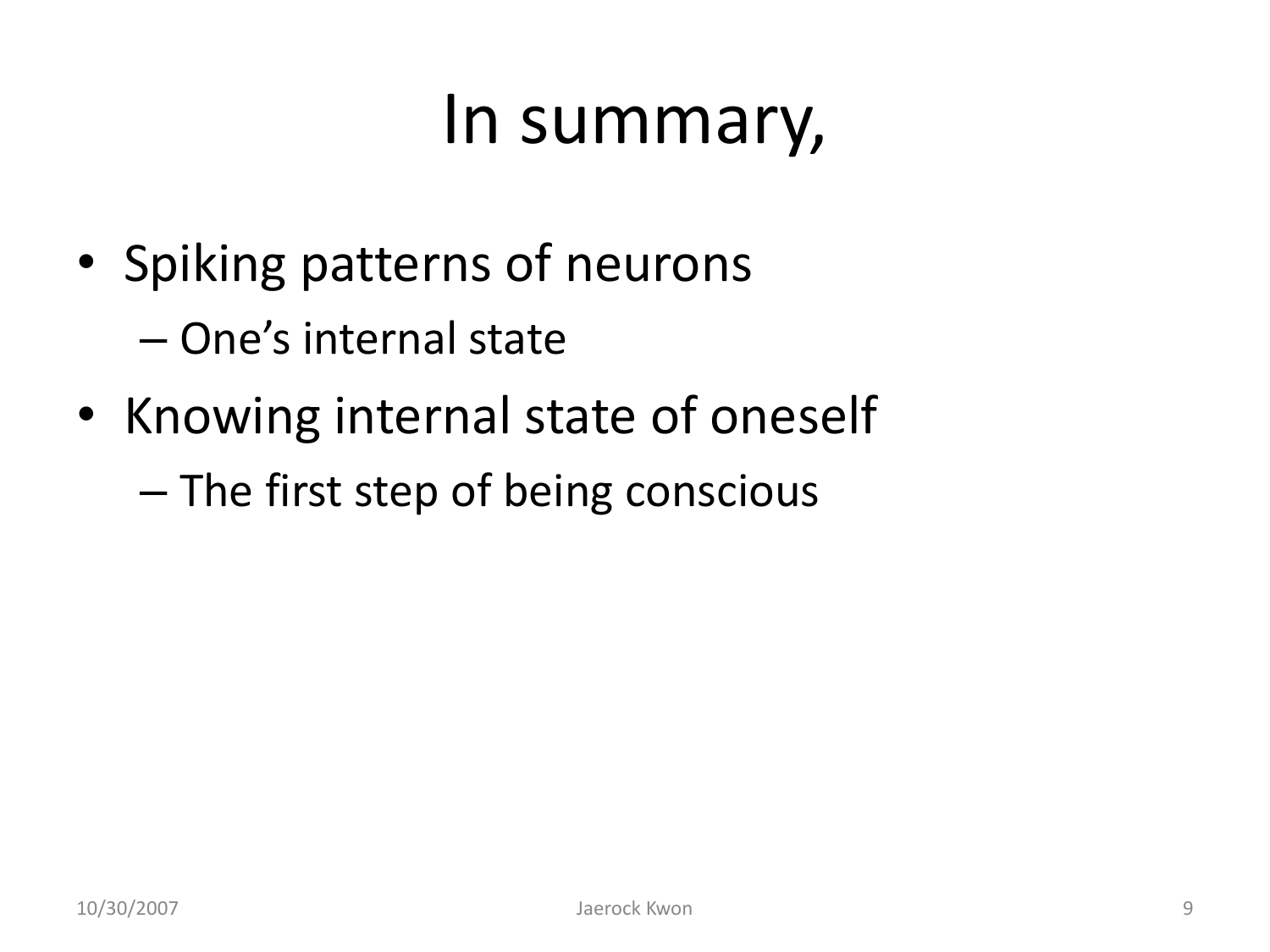## Agenda

- Research Motivations
- Introduction
	- Self-awareness
	- Internal State
- Methods
	- Neuro-evolution
	- Time series prediction
- Experiments and Results
- Conclusion and Discussion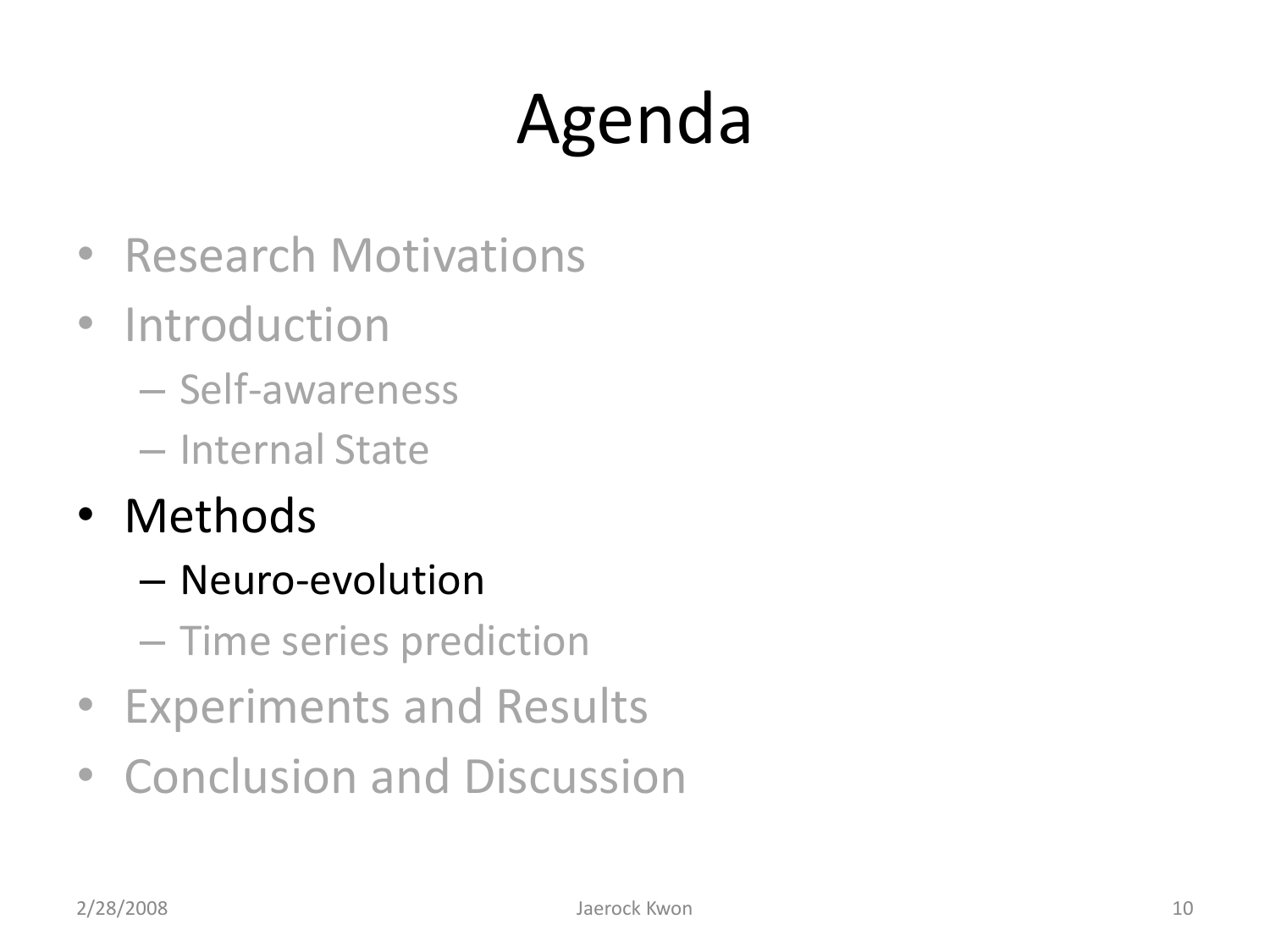#### Method

- Understanding one's own internal state (selfaware or consciousness)
	- Knowing what is going to happen in one's own internal state
- Quantified such an understanding – as the predictability of the internal state trajectory
- Evolutionary value of such an understanding?
	- We evolved sensory motor agents
		- with recurrent neural network controllers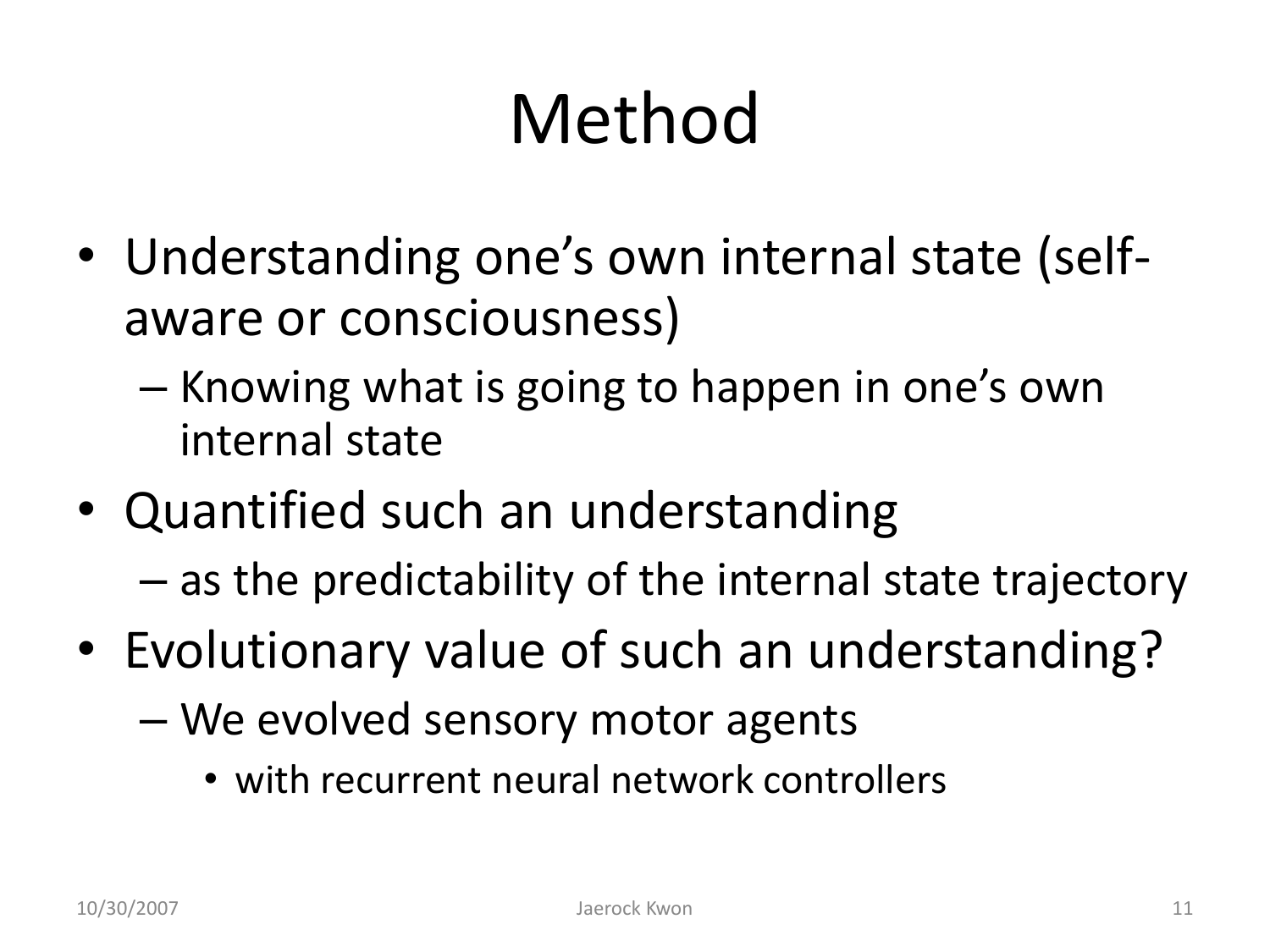#### Method

- Task
	- 2DOF pole balancing
- Training the controllers
	- Neuro-evolution
- The neural activity in the hidden layer
	- The internal state of an agent
- The predictability of the neural activity
	- Measured by a supervised learning predictor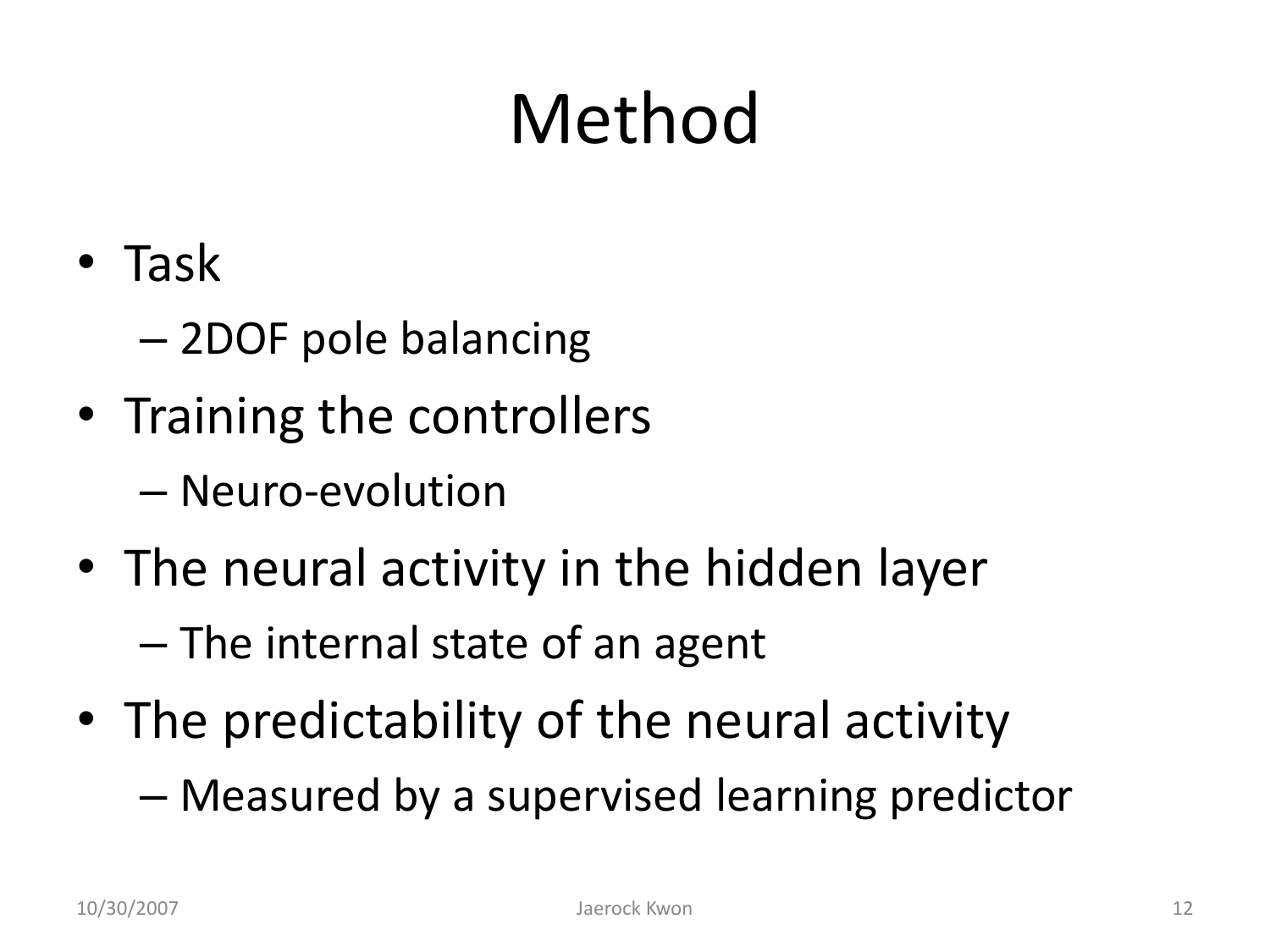#### 2DOF Pole Balancing

- A cart with a pole moves in a plane – Balance the pole as long as possible
- Why 2D pole balancing?
	- Easy to understand and visualize
	- Embody many essential aspects of a whole class of learning task

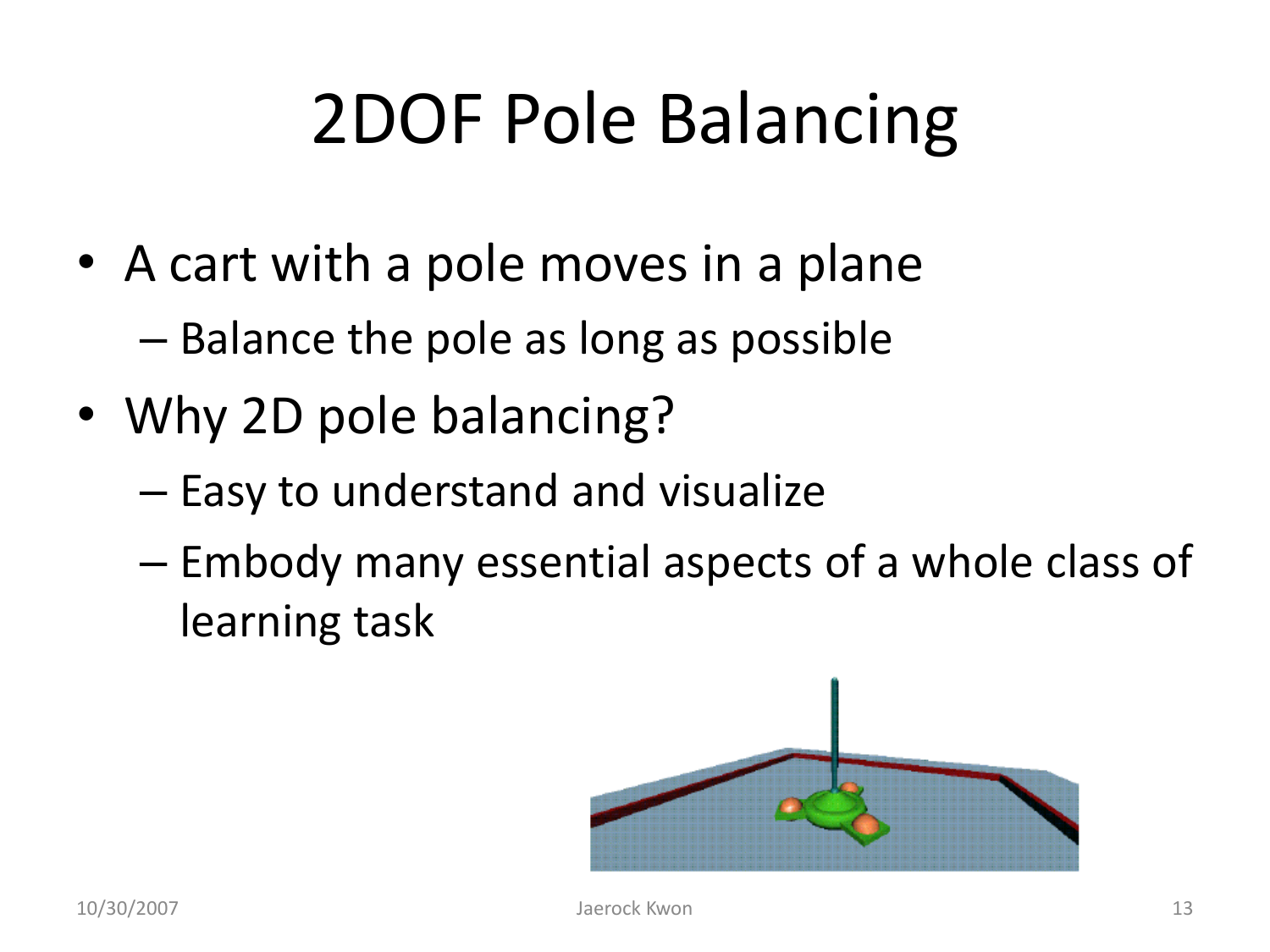#### Recurrent Artificial Neural Network



- The controller of a pole balancing agent
- Inputs neurons (8)
	- Pole velocity and acceleration of x and y positions and angles
- Outputs neurons (2)

 $A(t)$ 

- Force toward x and y directions
- One hidden layer, three neurons
	- Recurrent to the input nodes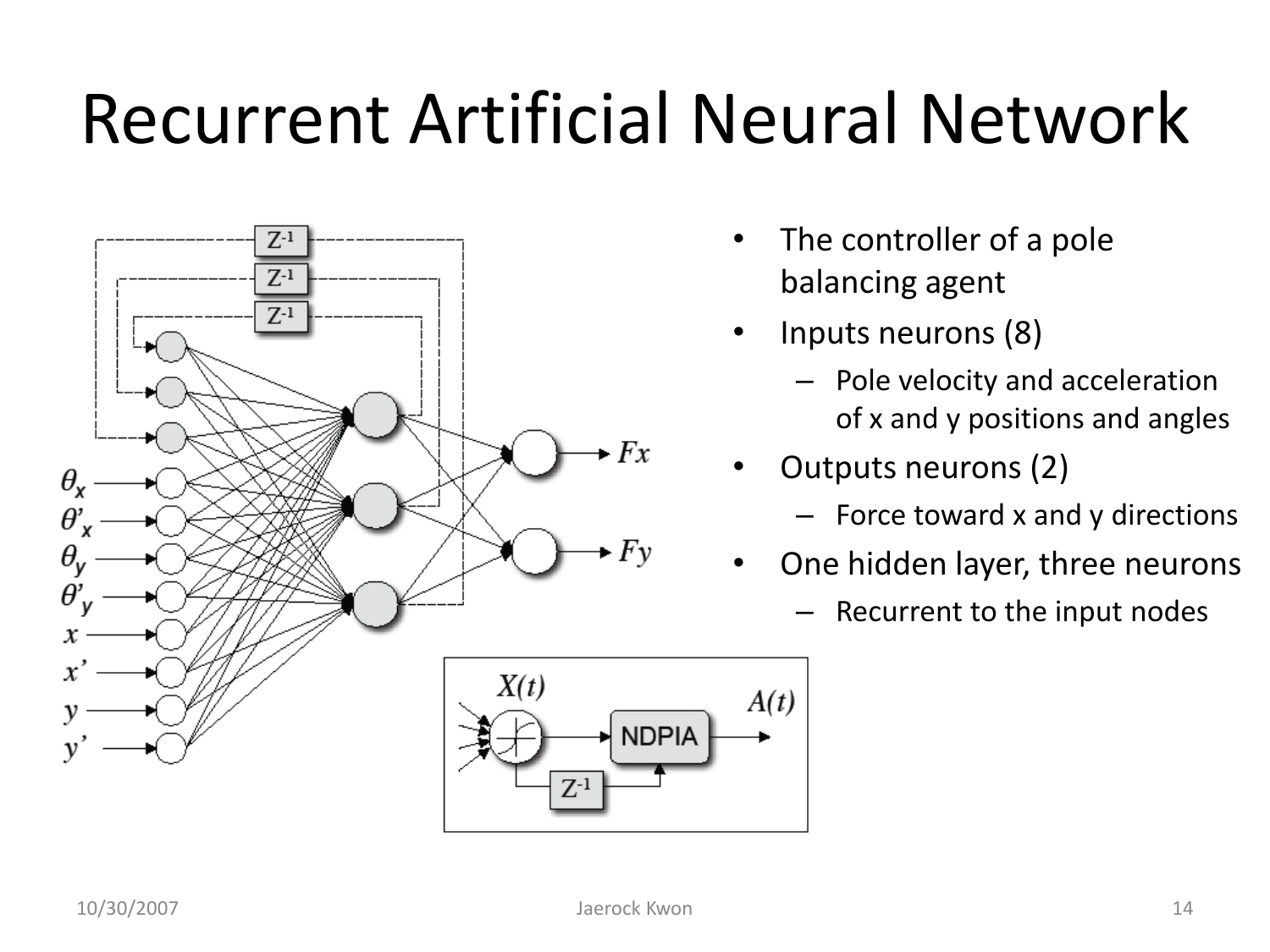#### Genetic Algorithm

- Evolution
	- The changes seen in the inherited traits of a population from one generation to the next [Wikipedia]
- Genes
	- Pass to offspring during reproduction
- Reproduction
	- Recombination of genes
	- Not perfect
- Natural selection
	- Inherited traits that are helpful for survival and reproduction become more common in a population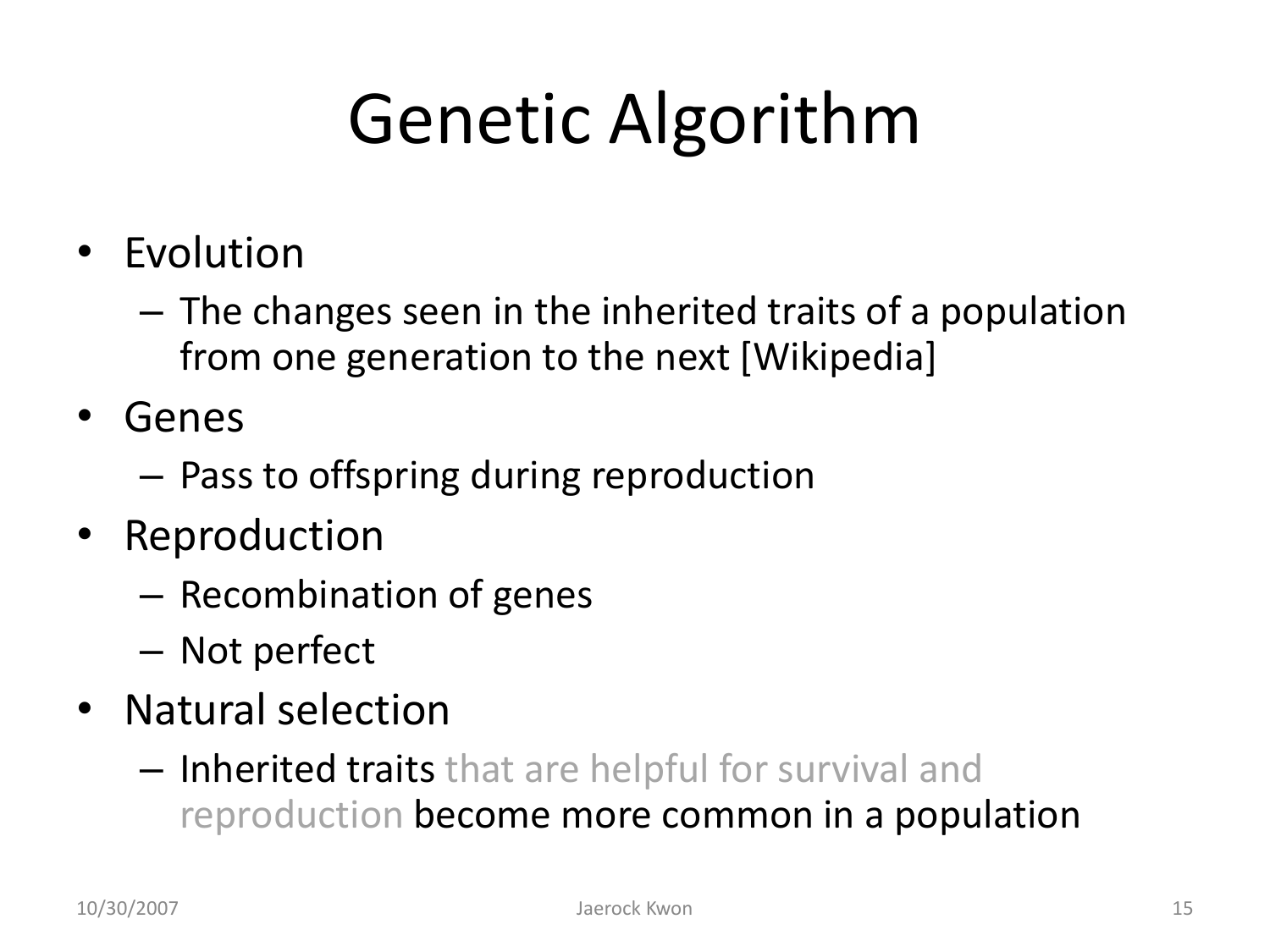#### Genetic Algorithm

- A population of *abstract representation* of candidate solutions
	- The abstract representation: chromosomes (genomes)
	- Evolve to have better solutions
	- The evolution starts from a population of randomly generated individuals
- Natural selection
	- In each generation, every individual is evaluated based on *fitness*
- Reproduction
	- Generate a second generation population
	- Recombination: crossover
	- Mutation

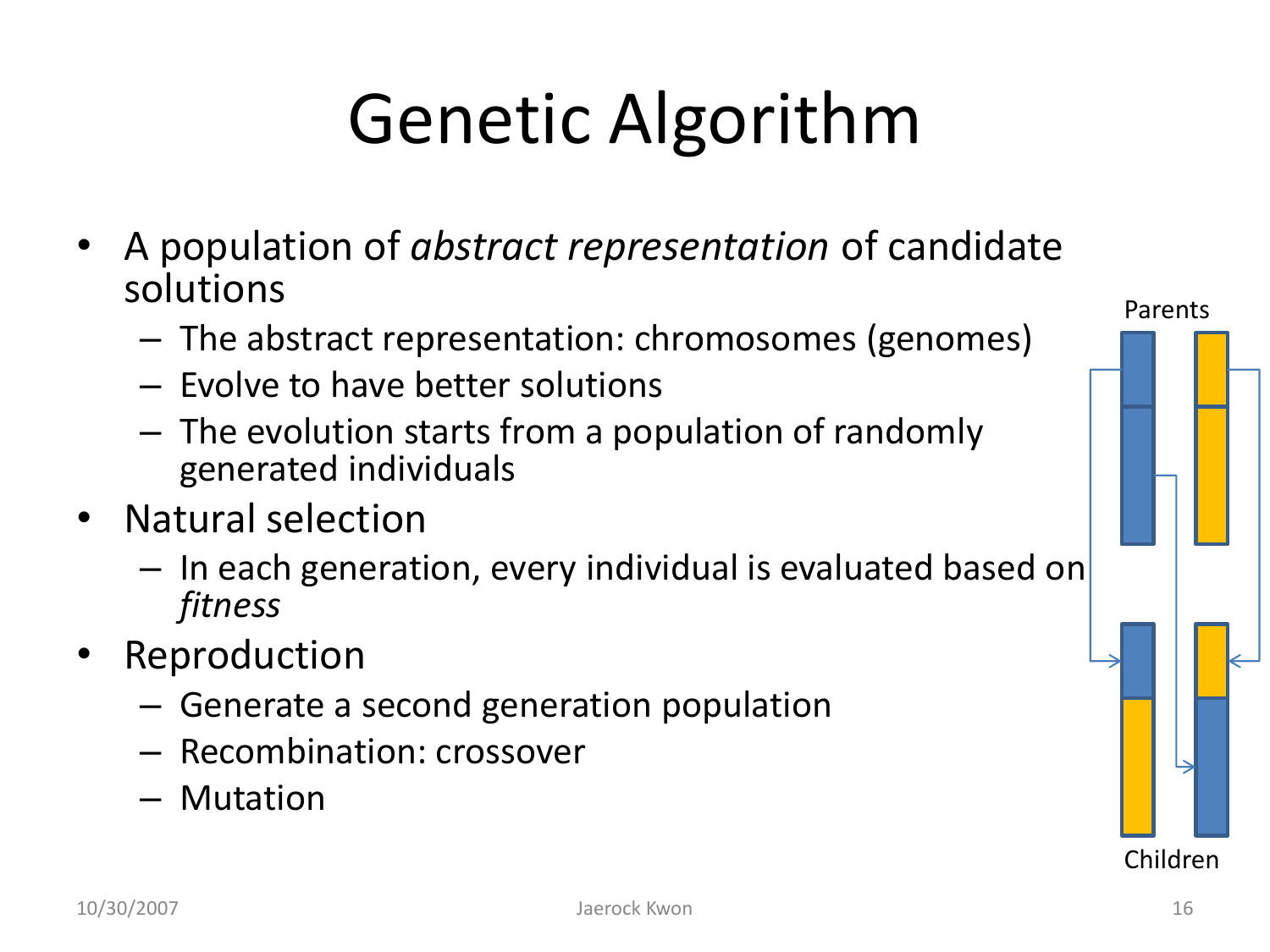#### Neuro-Evolution

- Nonlinear control system
- The neural networks were trained by GA
- Network connection weights were evolved to balance the pole
- Chromosome / genome
	- A series of all the network weights
- Fitness function
	- The number of pole balancing steps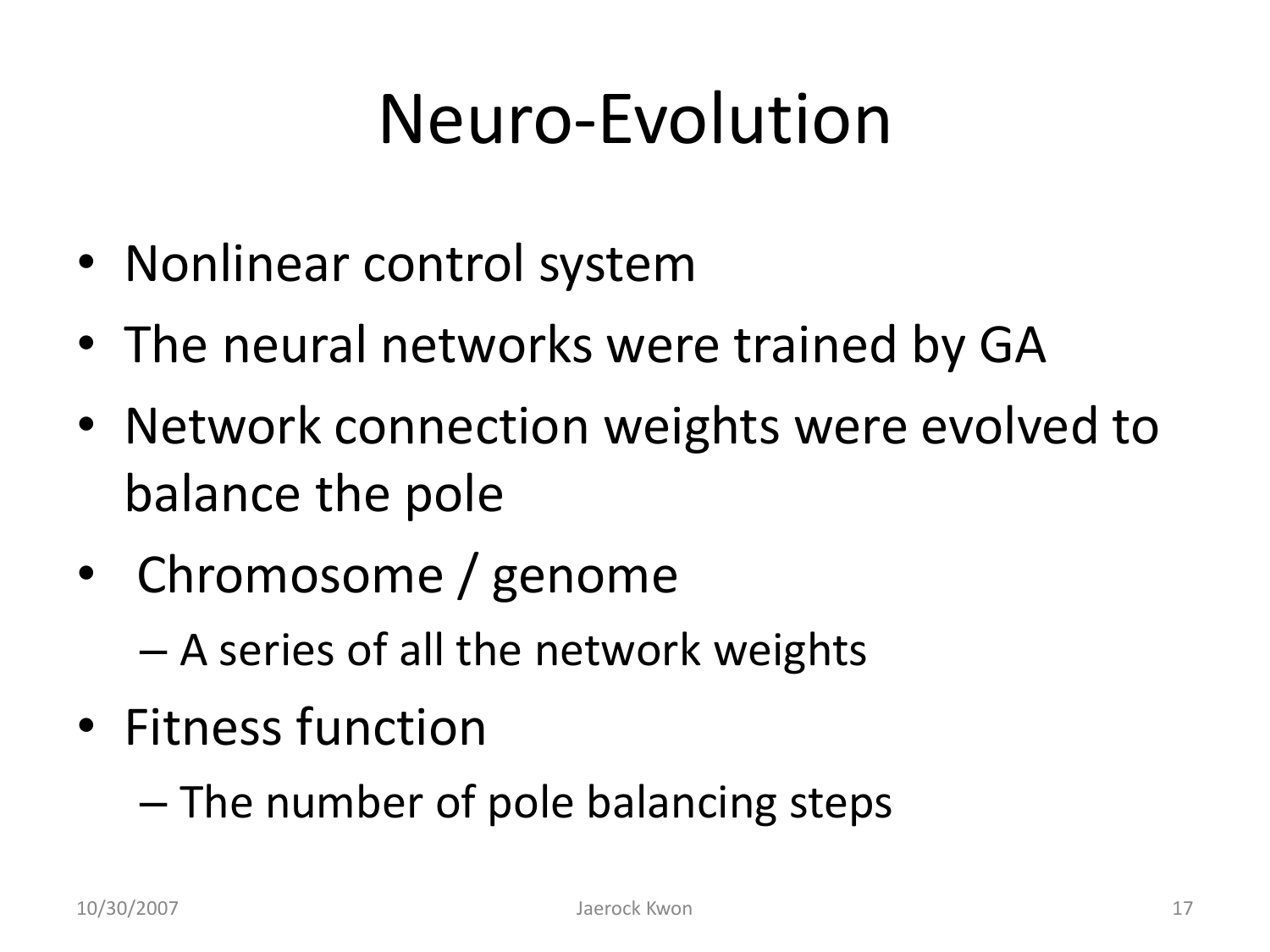## Agenda

- Research Motivations
- Introduction
	- Self-awareness
	- Internal State
- Methods
	- Neuro-evolution
	- Time series prediction
- Experiments and Results
- Conclusion and Discussion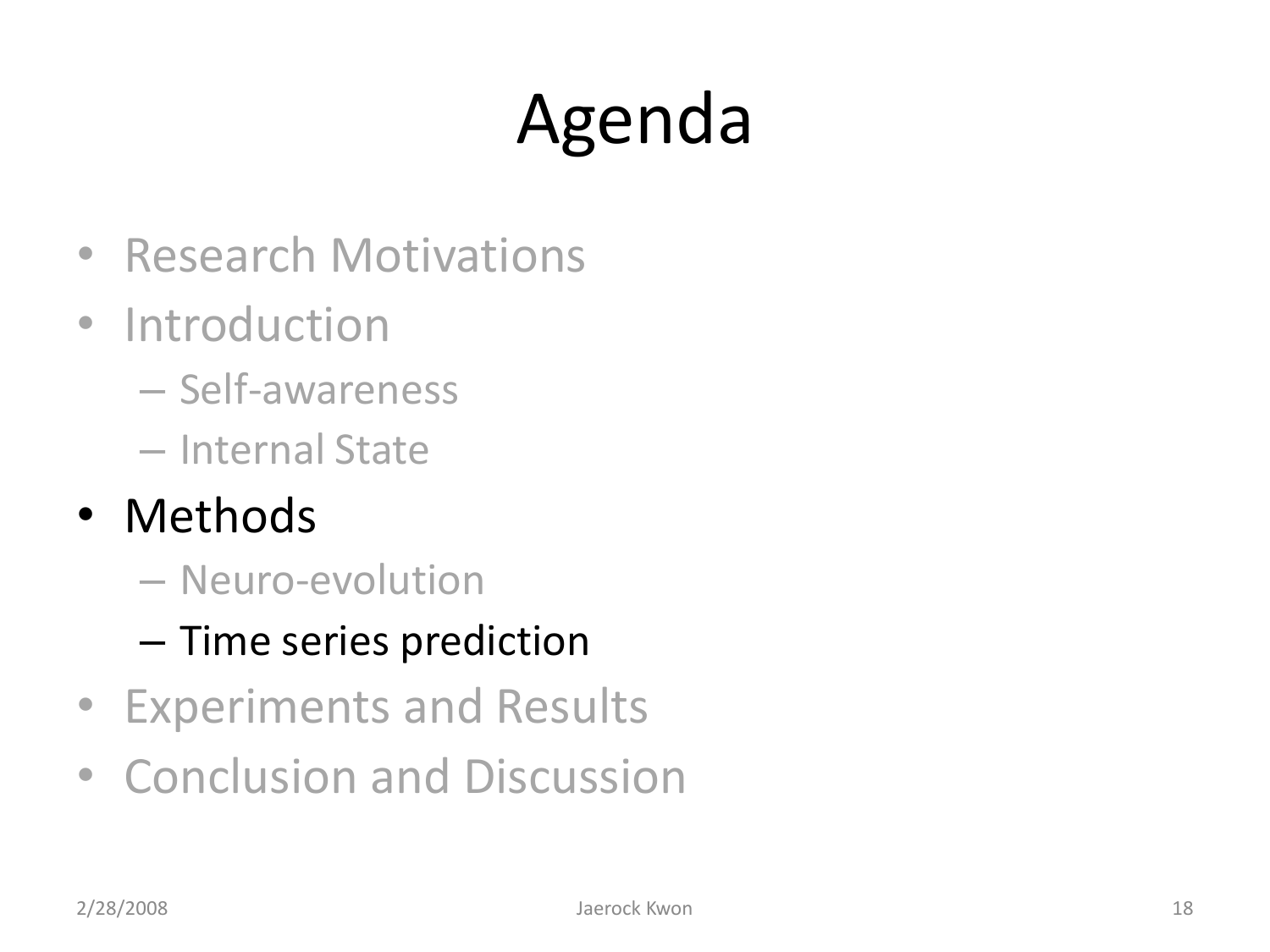#### Time Series Prediction

• Time series

– A sequence of data from a dynamic system

• The activation level of hidden neurons

– Can be considered as a time series

• Time series prediction



 $x(t+1) = f(x(t), x(t-1), x(t-2),..., x(t-N+1))$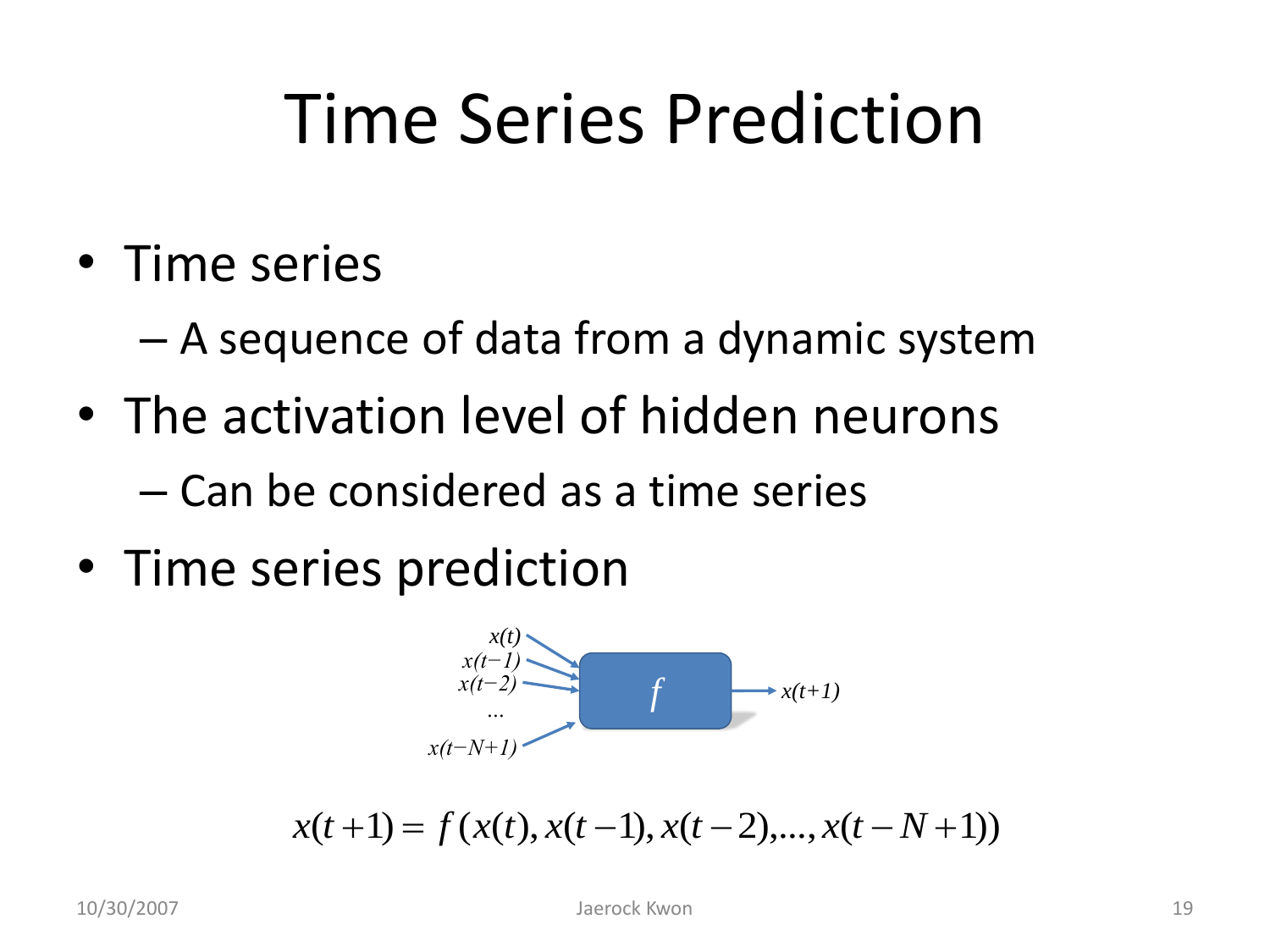#### Neural Network Predictor

• Feed forward neural networks have been widely used *x(t)*

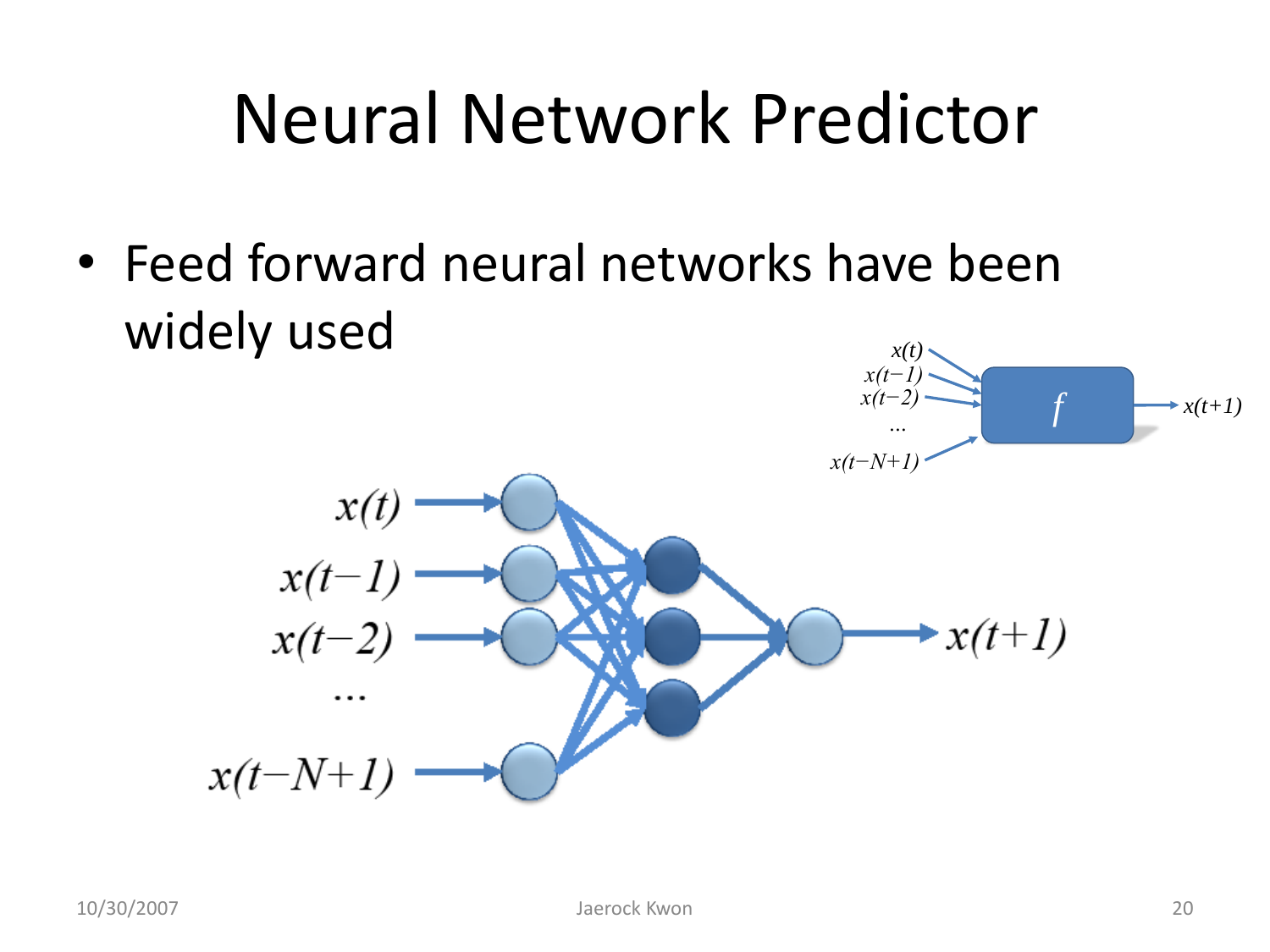#### Adaptive Error Rates

- Error in forecast a future state
	- Should be adapted to the envelope of activation

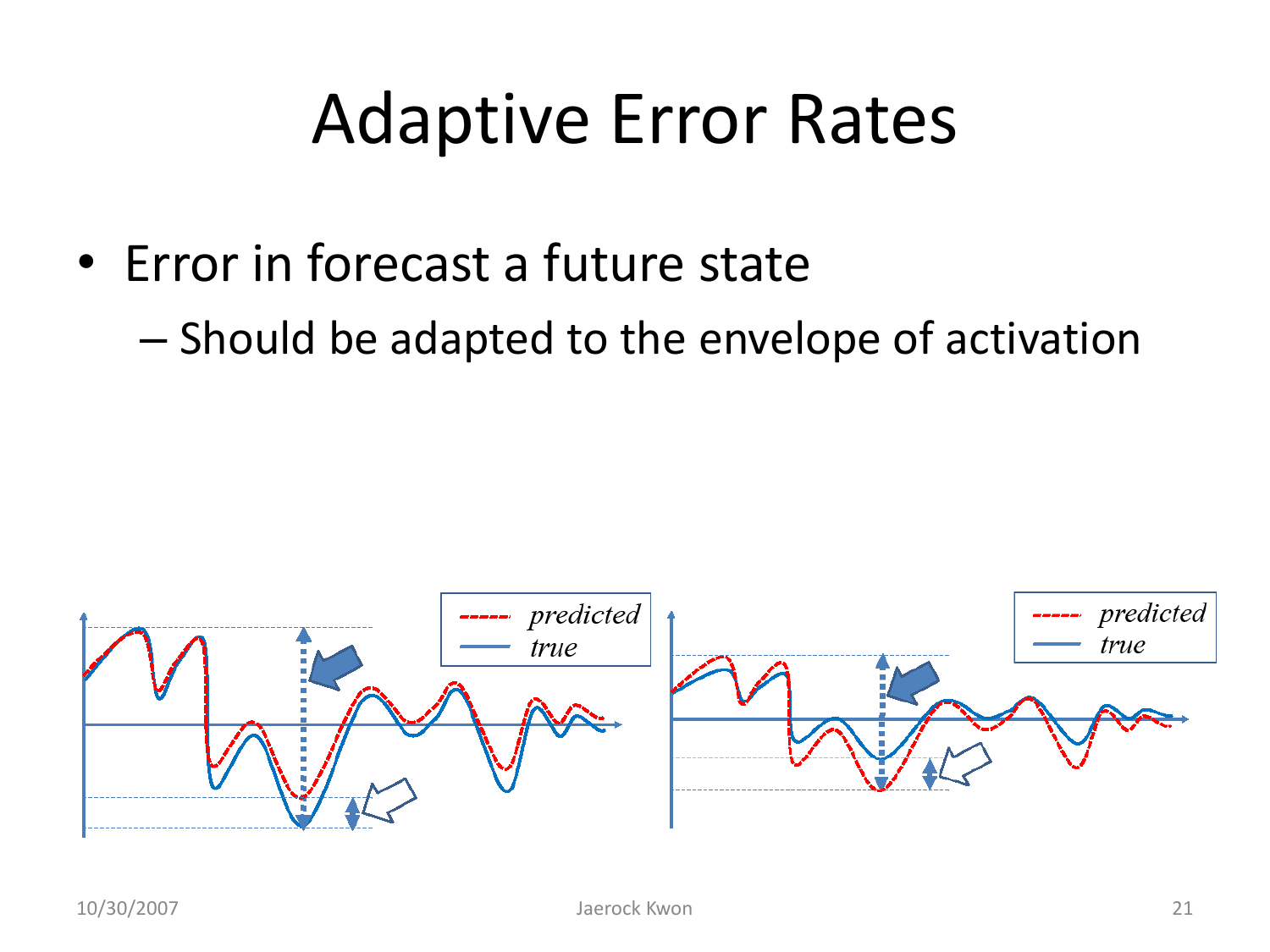## Agenda

- Research Motivations
- Introduction
	- Self-awareness
	- Internal State
- Methods
	- Neuro-evolution
	- Time series prediction
- Experiments and Results
- Conclusion and Discussion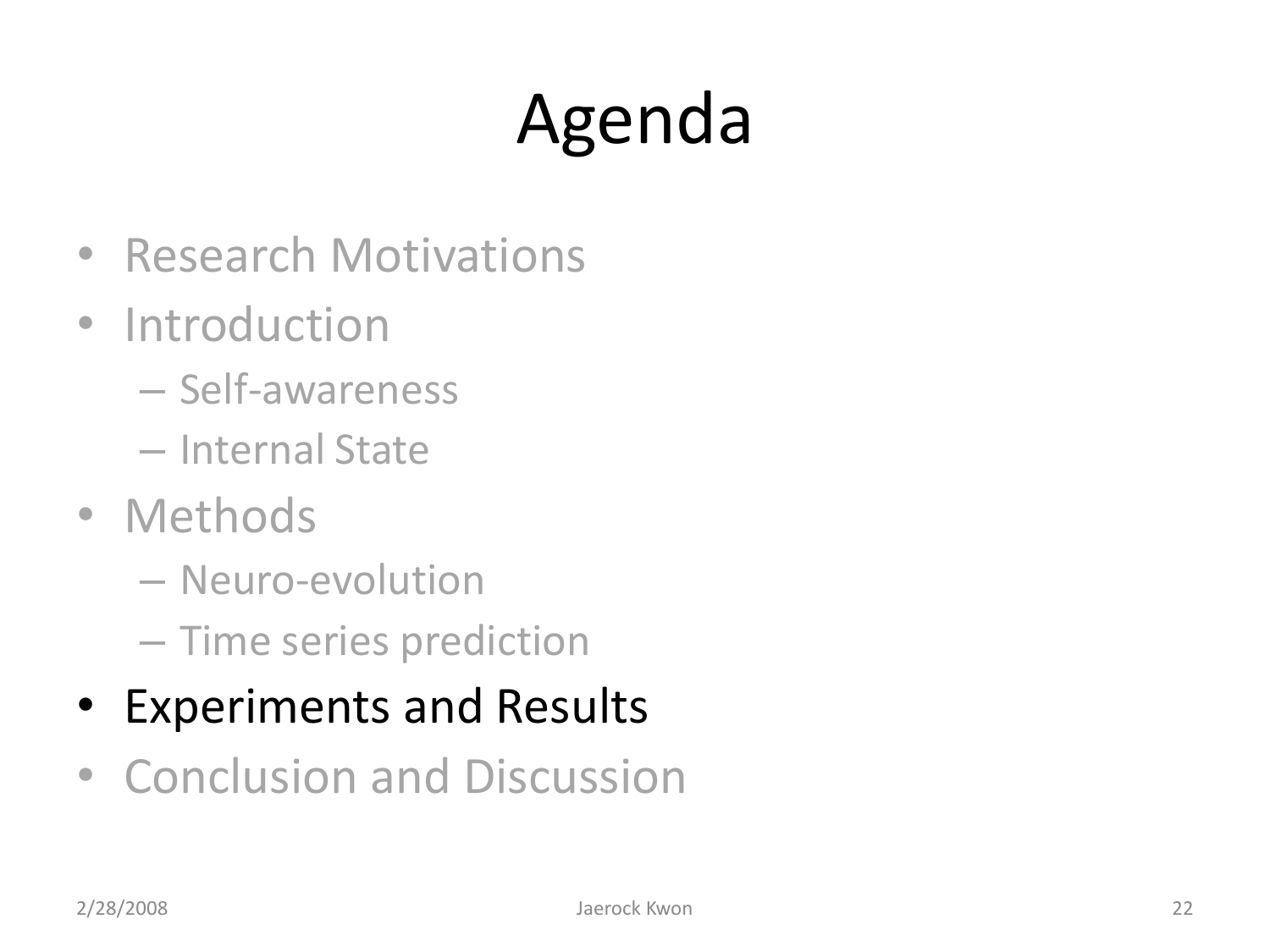#### Training the Controllers

- Pole balancing agents with a recurrent neural network
- The networks were trained by genetic algorithms
- Force to the pole between -10N and 10N was applied at 10 millisecond intervals
- The pole length : 0.5 meter
- The initial condition: 0.01 radian tilted from x-z and y-z plane respectively
- The area where the cart moved was  $3 \times 3$  m<sup>2</sup>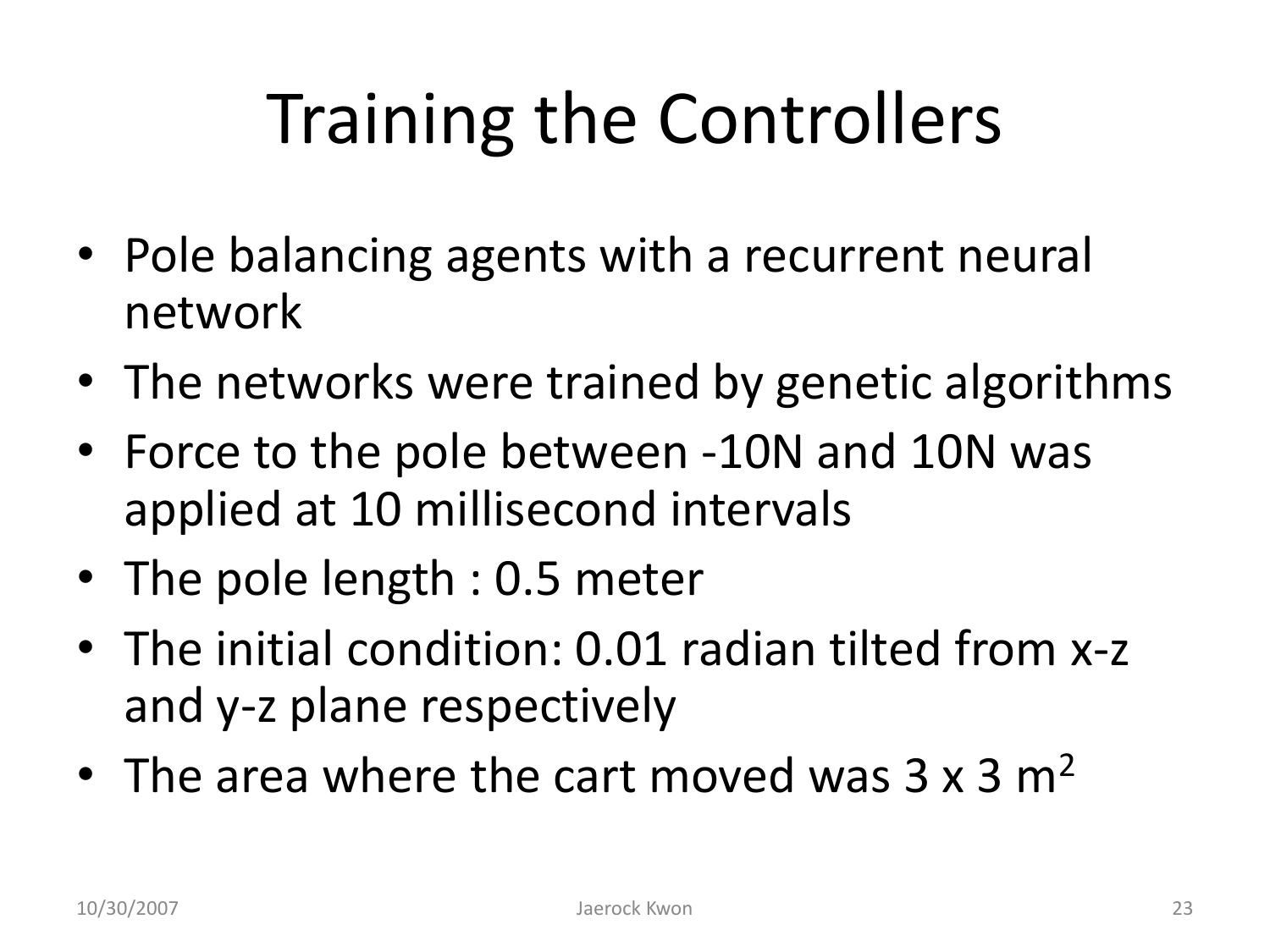#### Neuro-Evolution

- Fitness
	- The number of steps where a network was able to keep the pole within ±15 degree
- Parameters
	- Population size: 50
	- Mutation rate: 0.2
	- Crossover rate: 0.7
	- Desired steps of pole balancing: 5,000
- Get around 130 successful networks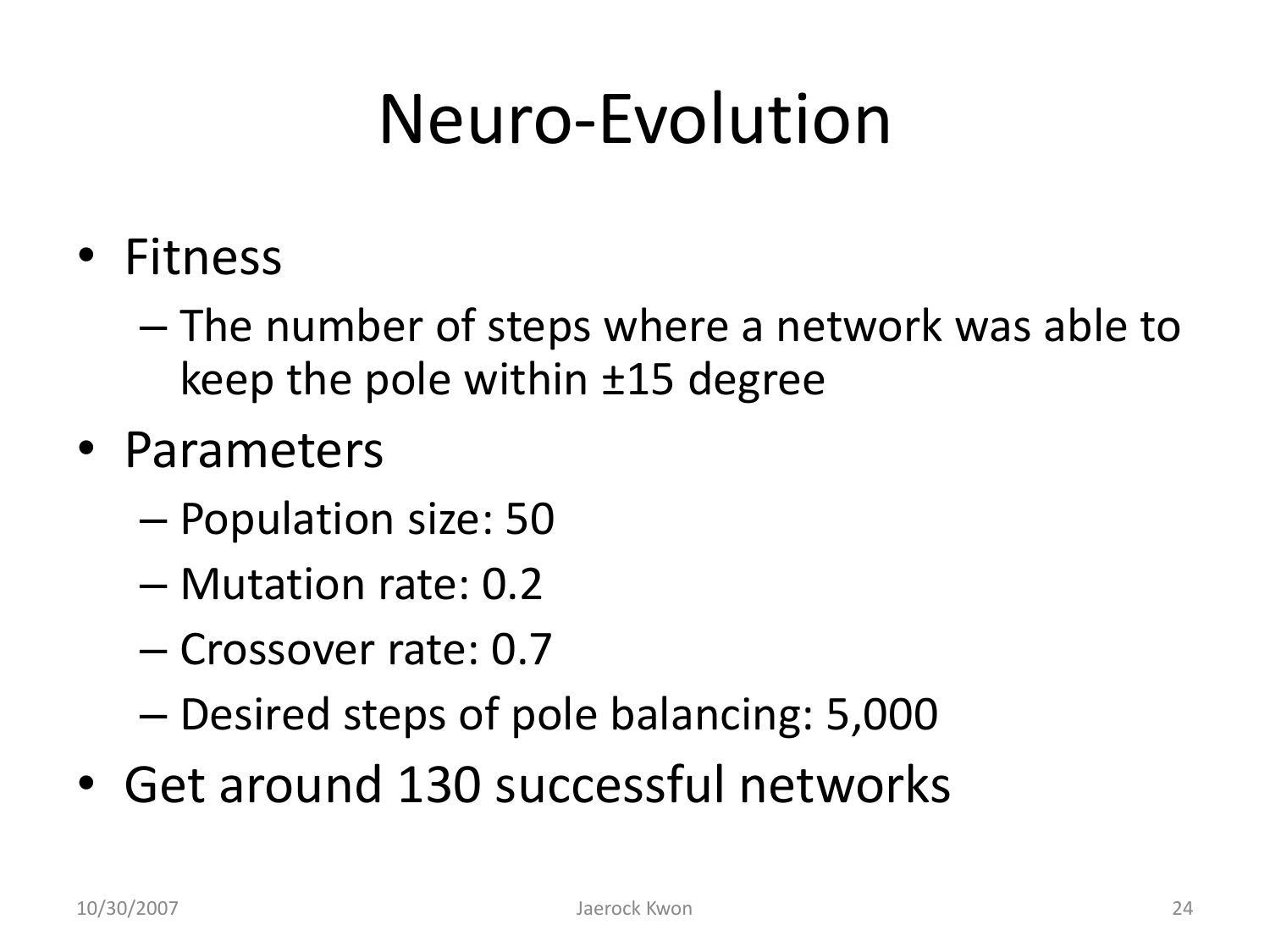#### Training the Neural Network Predictor

- ISP can be measured using a feed forward neural network predictor
- The predictor quantifies the predictability of three hidden neurons' outputs
- The size of sliding window: 4
- Using 3,000 activation values – Training / test : 2,000 / 1,000
- Back-propagation algorithm
	- Learning rate : 0.2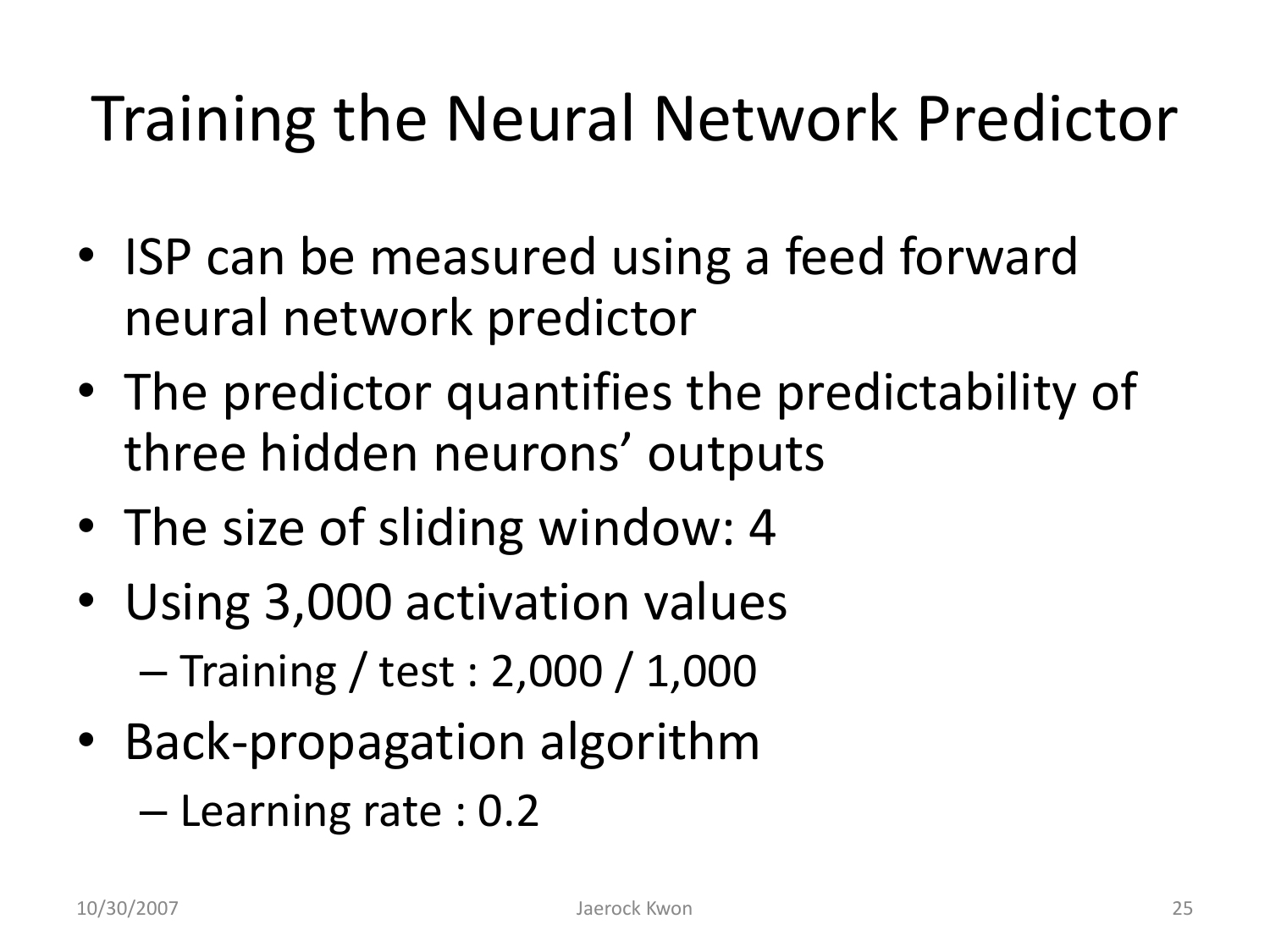#### Performance Measurement

- Choose top-10 ISP networks and bottom-10 ISP
- Most of top-10 ISP networks show 99% of prediction rate
- Most of bottom-10 ISP networks show 17.37% to 48.53%

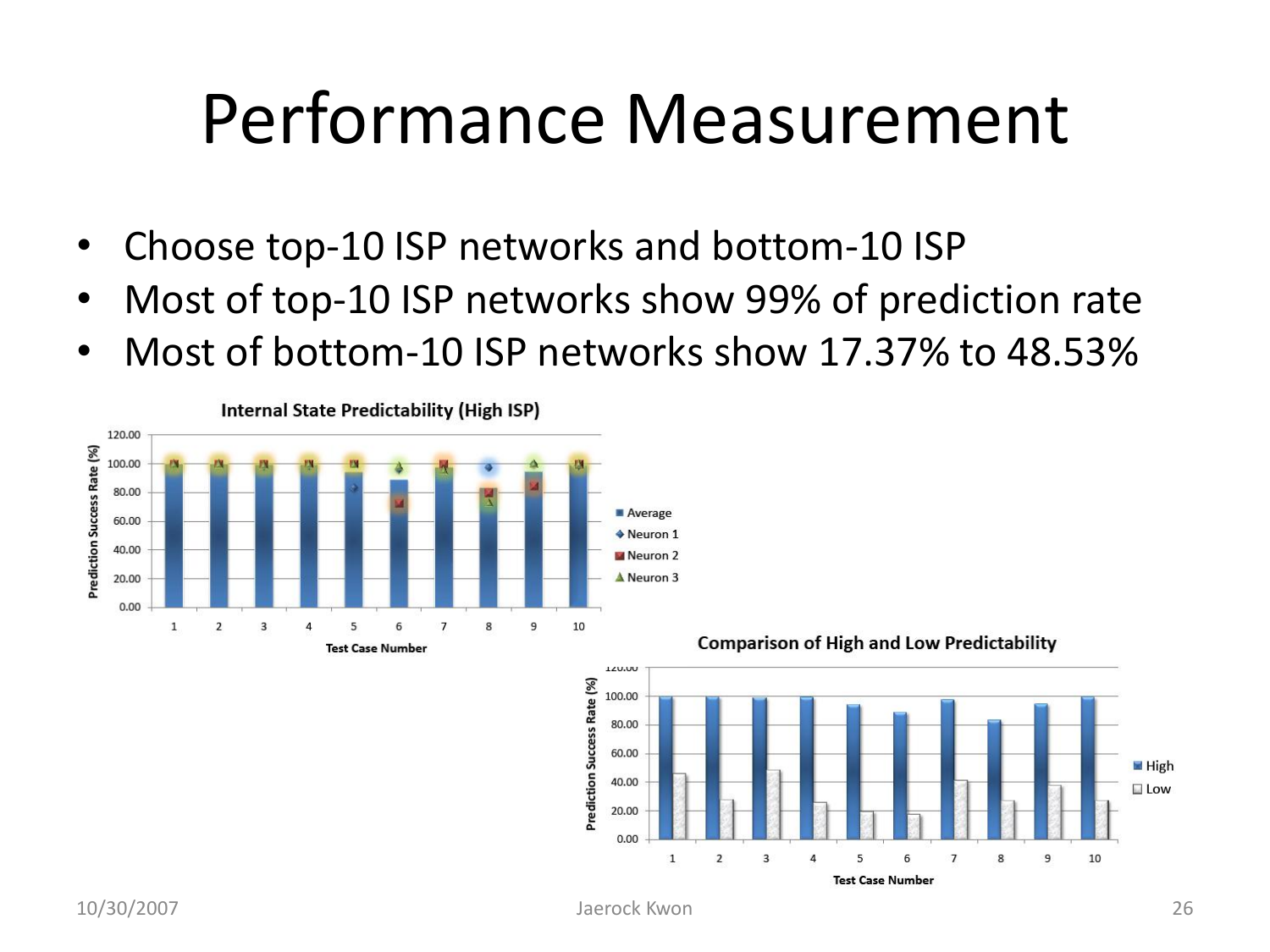#### Performance Measurement

- Compare performance of two ISP groups
- Make the initial condition harsher
	- 0.07 radian to x-z plane, 0.04 radian to y-z plan

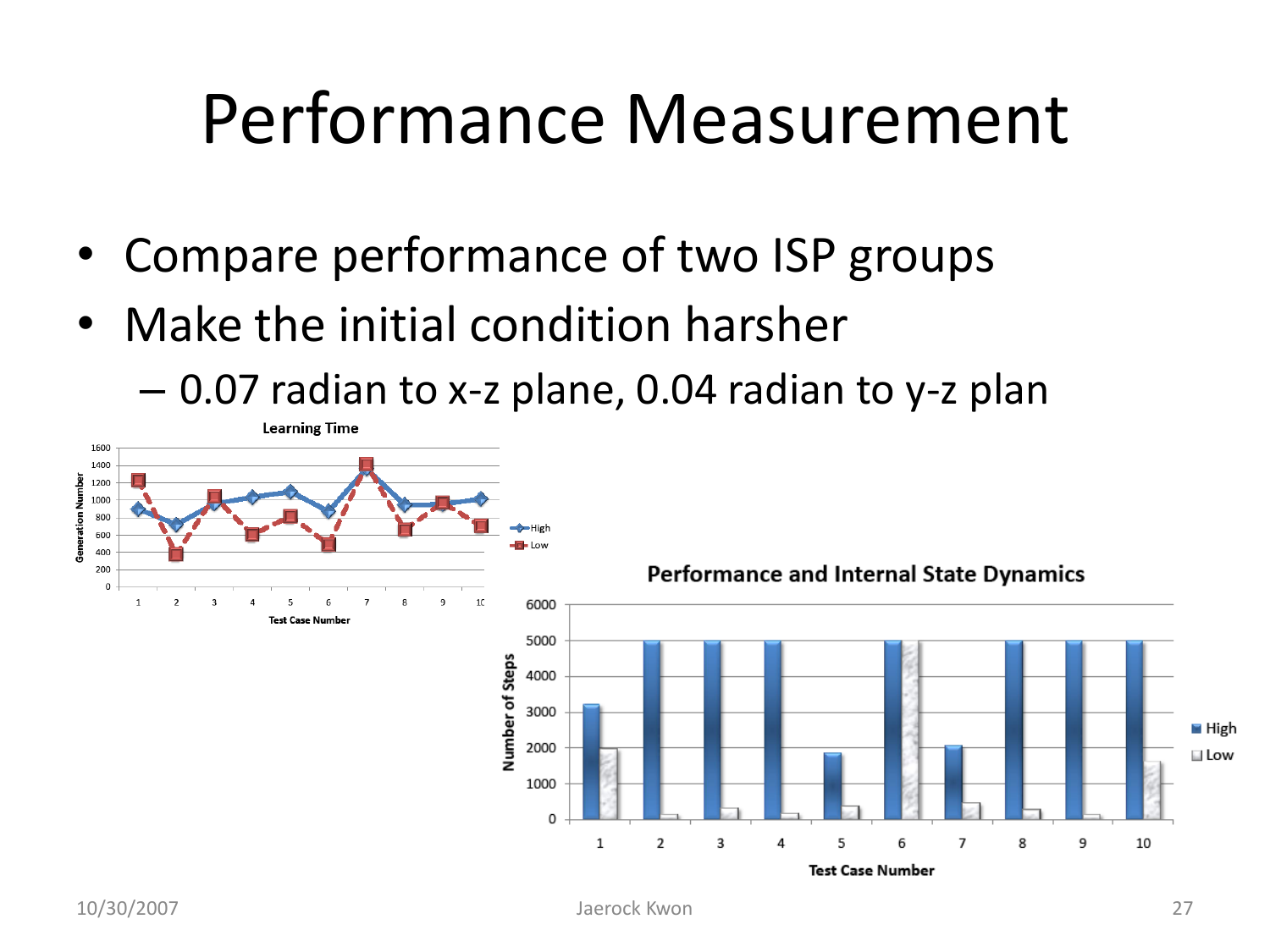#### Behavioral Predictability

- Do simple internal state trajectories reflect behavioral properties?
	- Seems no

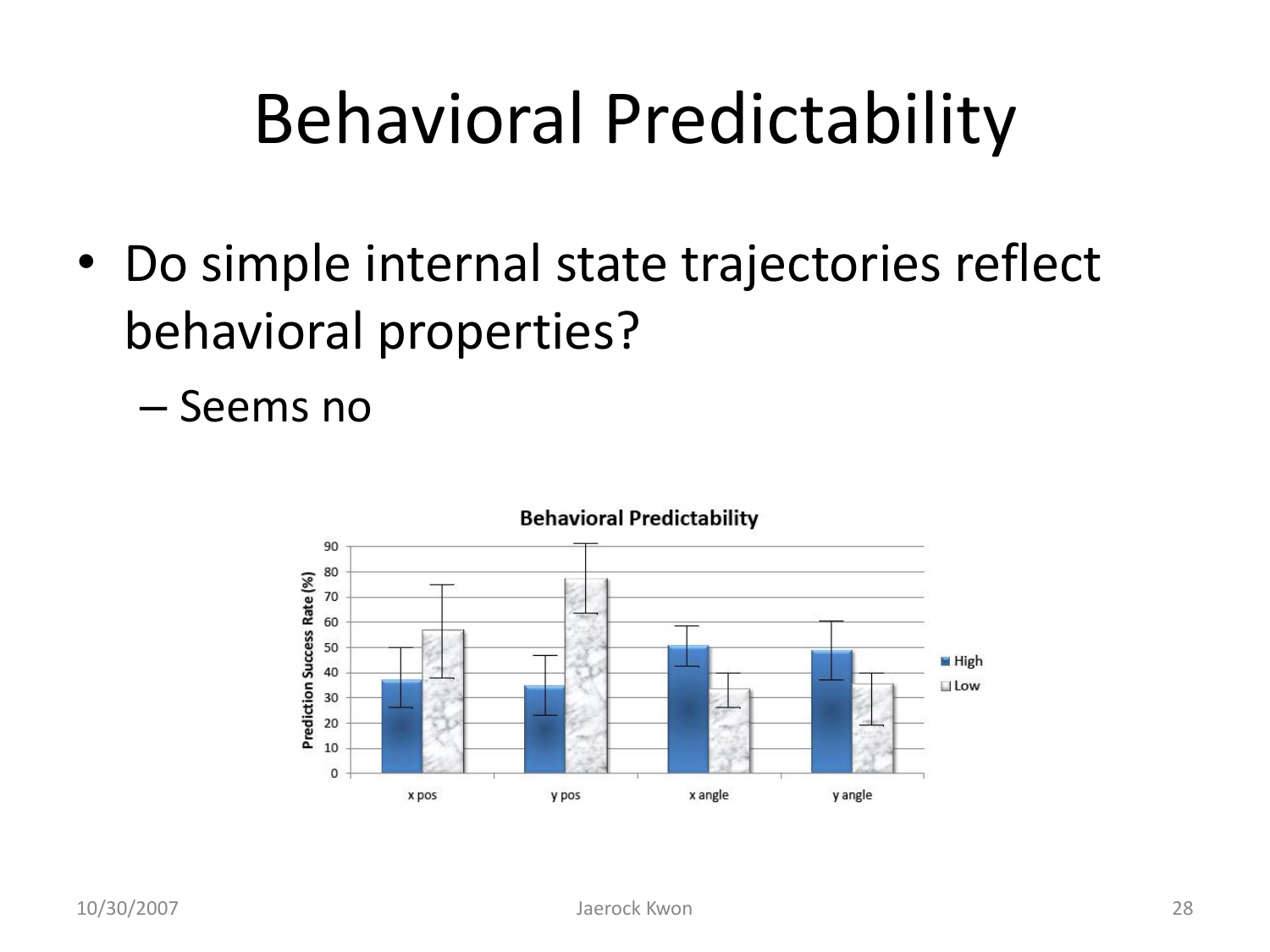#### Examples of Internal Dynamics



#### High ISP group **Low ISP group**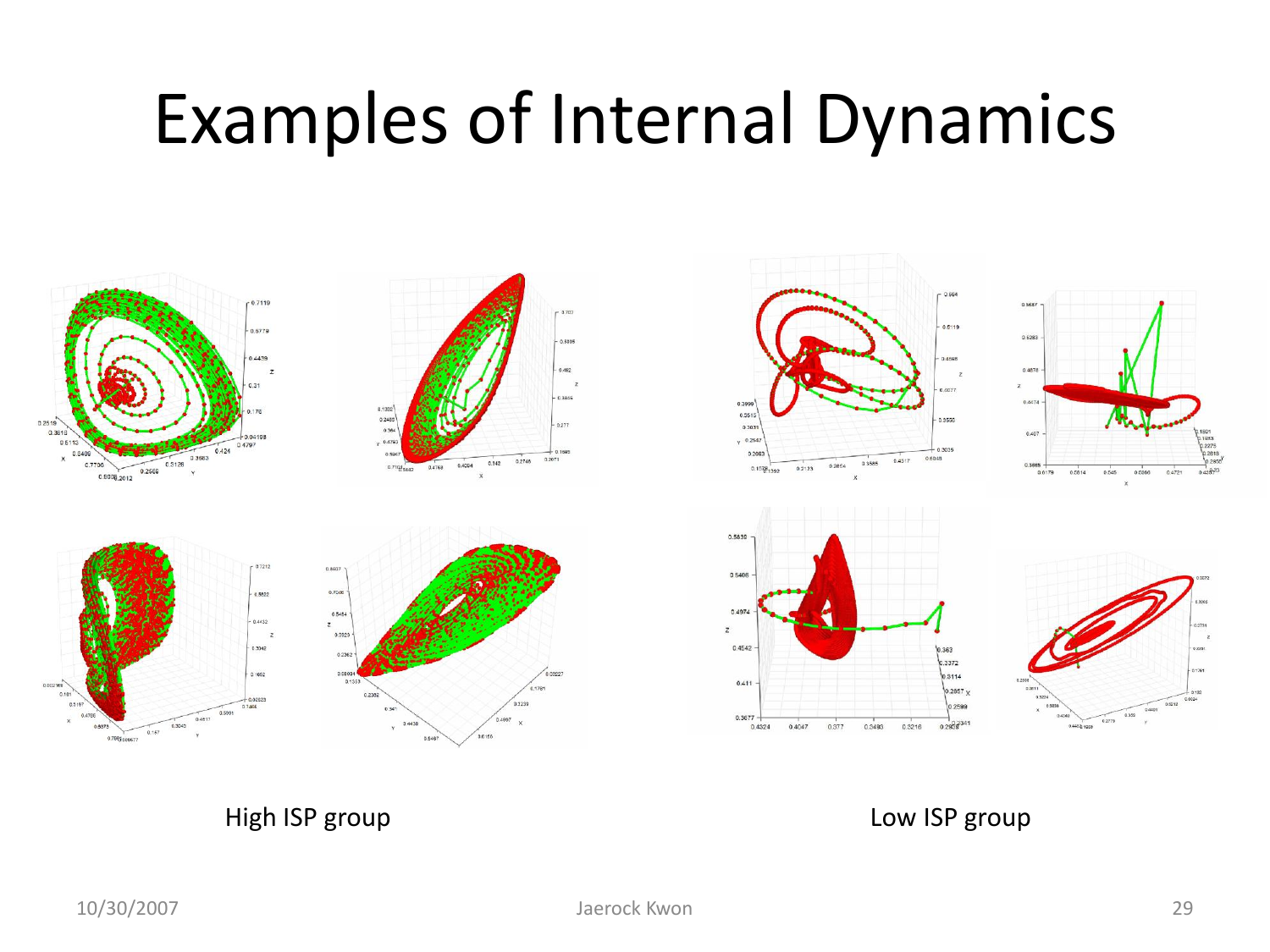#### Example of Behavioral Trajectories



Position trajectories in the high ISP group Position trajectories in the low ISP group

# $02$  $0.15$